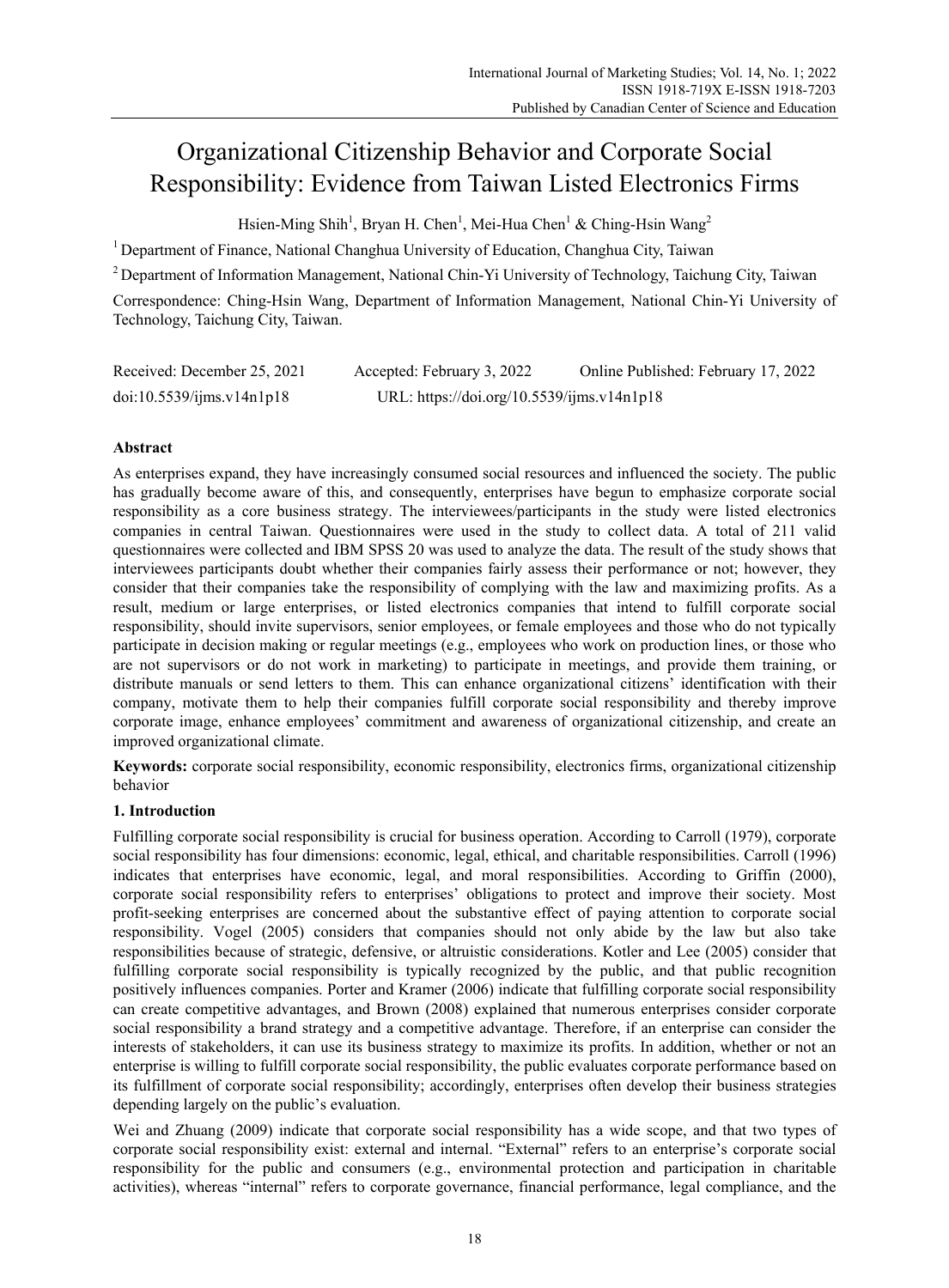protection and welfare of employees. Numerous researchers have explored the influence of corporate social responsibility on corporate externality and specific groups (e.g., employees or customers). When fulfilling corporate social responsibility, an enterprise should understand employees' views about the enterprise's performance. Turker (2009) indicates that companies that fulfill corporate social responsibility positively influence employees' organizational commitment.

The concept of Organizational Citizenship Behavior (OCB) was proposed by Katz (1964) in role theory, which holds that employees are typically required to complete their organizational tasks and to present in-role behavior, but in addition, they must engage in extra-role behavior (i.e., spontaneity, cooperation, and innovation) to achieve their organizations' goals. Organ (1988) and Konovsky and Pugh (1994) indicate that organizational rewards are irrelevant to employees' organizational citizenship behavior (OCB); OCB is typically spontaneous and not required by the employers. Organ (1990) proposes that OCB can benefit organizations and is not defined according to employees' roles or contracts. Organ (1988) also indicates that no organization is perfect and that an organization cannot effectively achieve its goals by depending solely on employees' in-role behavior. Lin (1992) expresses that organizations should rely on employees' extra-role behavior to achieve their goals. Researchers vary in their understandings of OCB. Smith, Organ and Near (1983) consider OCB to have two dimensions (altruism and general compliance behavior), whereas Organ (1988) considers it to have five (altruism, courtesy, sportsmanship, conscientiousness, and civic virtue) and Graham (1991) considers it to have three (compliance, loyalty, and participation). Organ et al. (2006) explain that employees make their own decisions about whether to adopt OCB; even if they choose not to, they do not worry about being punished by their employers. Bateman and Organ (1983) and Smith et al. (1983) indicate that OCB is a crucial research topic for researchers in the organizational behavior field. Numerous researchers have explored the definition of OCB and paid attention to the relationship between variables.

Valentine and Fleischman (2008) and Kunda, Ataman and Kartaltepe Behram (2019) indicate that corporate social responsibility influences employee job satisfaction. By encouraging OCB, an organization can enhance performance and create a harmonious atmosphere. The questions are how OCB can be encouraged, whether employees commit themselves to their organizations if their organizations fulfill corporate social responsibility, and whether employees' positive feelings are correlated with OCB and organizational performance.

Corporate social responsibility means that an enterprise undertakes activities to attain social values and improve society. In a righteous and sympathetic environment, employees engage in OCB, by, for example, identifying with their organizations, providing useful suggestions, protecting resources, and avoiding disputes with their colleagues. The present study considers that a company that emphasizes corporate social responsibility takes responsibility for its employees (e.g., by stressing environmental safety and employee welfare); accordingly, the company creates an altruistic atmosphere and a satisfying workplace, thereby encouraging its employees to engage in OCB. However, questions arise whether employees unconditionally agree with their organizations' behavior regarding corporate social responsibility and whether their own attitudes toward corporate social responsibility influence their OCB.

In the present study, we explore employees' attitudes toward corporate social responsibility and the relationship between their attitudes and OCB. The research questions for this study are as follows:

- 1) What are employees' attitudes toward corporate social responsibility?
- 2) What are employees' attitudes toward OCB?

3) Do differences in the attitude toward corporate social responsibility and OCB exist between employees of varying backgrounds?

4) Is the attitude toward corporate social responsibility related to the attitude toward OCB?

In the present study, we explore employees' attitudes toward corporate social responsibility and the relationship between their attitudes and OCB.

## **2. Materials**

## *2.1 Corporate Social Responsibility*

Corporate social responsibility has become a major issue receiving substantial attention. Given that enterprises are held accountable to stakeholders, society, and the public, corporate social responsibility is a crucial consideration. Bowen (1953), the father of corporate social responsibility, defines corporate social responsibility as "the obligations of businessmen to pursue those policies, to make those decisions, or to follow those lines of action which are desirable in terms of the objectives and values of our society". Carroll (1979) considers that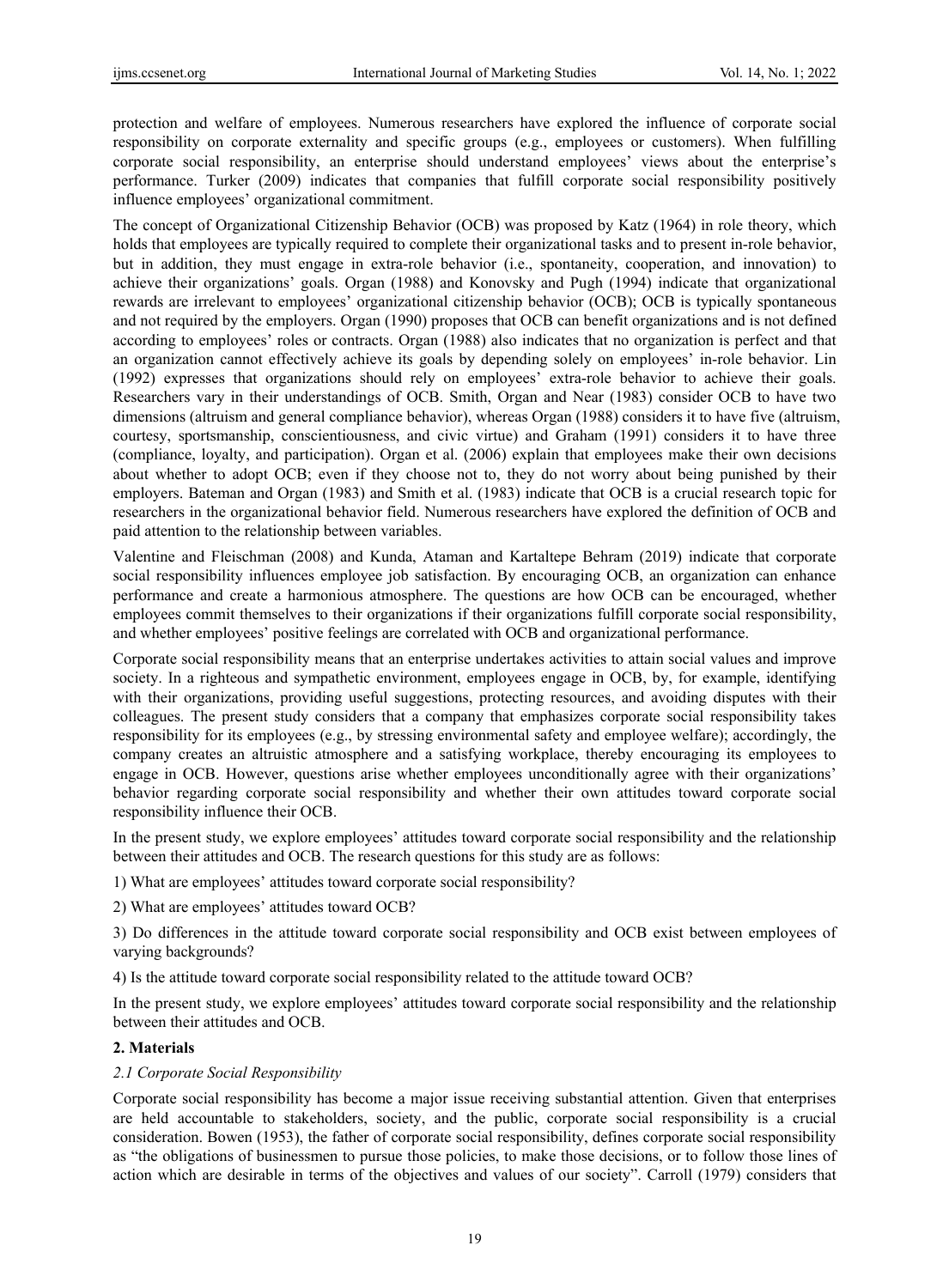business operators who intend to take on corporate social responsibility must understand its fundamental definition, as well as the problems related to the existence of social responsibility and those reflected in normative business philosophy. Singh et al. (2008) considers that corporate social responsibility had three dimensions: commercial, moral, and social. As Gao (2008) indicates, corporate social responsibility means that enterprises that abide by ethical and moral principles must protect the interests of stakeholders, shareholders, and consumers while valuing the human rights of employees, supplier management, environmental protection, community participation, and the disclosure of financial information. In addition, corporate social responsibility includes economic, legal, moral, and charitable responsibilities. These are detailed as follows: (1) Economic responsibility: A business organization is a basic economic unit; an enterprise has a responsibility to provide products and services and to generate profits; (2) Legal responsibility: Enterprises are producers and their production activities must follow all relevant regulations; (3) Moral responsibility: The public expects that enterprises should take responsibilities beyond complying with the law and regulations; (4) Charitable responsibility: In spite of no rule defined in the law and ethics, enterprises should be willing to participate in charitable activities, to meet public expectations, and improve life in wider society.

## *2.2 Organizational Citizenship Behavior*

According to Bateman and Organ (1983), OCB has the following dimensions: helping new employees become familiar with working conditions, providing suggestions, complying with company regulations, tolerating unpleasant working conditions, and avoiding creating problems for the company or colleagues. Organ (1988) proposes five types of OCB: altruism, conscientiousness, sportsmanship, courtesy, and civic virtue. Altruism means that organization members are willing to spend time unconditionally helping their colleagues solve problems at work. Conscientiousness means that organization members not only fulfill their duties but also actively endeavor to achieve organizational goals. Sportsmanship means that organization members hold a positive attitude despite their disappointments at work, including the internal imperfections of their organizations. Courtesy means that organization members actively inform other members of work-related information to avoid problems. Civic virtue means that organization members take the initiative to understand organizational operations, participate in various organizational activities, provide suggestions, and improve service quality.

Organ (1990) indicates that OCB is meaningful behavior not inherent in a formal role or limited by contracts, but rather arising from unofficial dedication. People typically do not consider punishment or incentives when deciding whether to engage in OCB. Williams and Anderson (1992) propose the concepts of organizational citizenship behavior-individual (OCBI) and organizational citizenship behavior-organization (OCBO). OCBI is a type of OCB useful directly for individuals and indirectly for organizations, whereas OCBO is a type of OCB useful directly for organizations.

Konovsky and Pugh (1994) consider OCB a type of behavior that employees engage in not because it is within their duties or salary structure, but at their discretion. From the perspective of a psychological contract, Robinson and Morrison (1995) indicate that OCB goes beyond employment contracts and beyond formal duties; whether to engage in OCB depends on particular situations, and no formal rewards are granted for it.

Coleman and Borman propose three types of OCB: individual-oriented, organization-oriented, and task-oriented. Individual-oriented OCB means that employees take greater initiative than expected to support their colleagues, cooperate with them, and achieve organizational goals. Organization-oriented OCB means that employees dedicate themselves to their organization, complying with its rules and protecting its interests. Task-oriented OCB means that employees make an extra effort to enhance their job performance; for example, employees endeavor to provide quality service to consumers. In the aforementioned studies, OCB is described through the characteristics and meanings of behavior. Lin (2005) described OCB on the basis of who is targeted by the behavior and explains that OCB involves employees taking initiative to help their supervisors present leadership behavior. In summary, OCB involves organization members dedicating themselves to help other members of their organization despite the lack of formal rewards, making a contribution that enhances the overall effectiveness of their organization.

## *2.3 The Relationship Between Corporate Social Responsibility and Organizational Citizenship Behavior*

The present study elucidates the relationship between corporate social responsibility and OCB from a practical perspective. This perspective considers that individuals learn from observation, experience, identification, imitation, and most of all by interacting with their environment. Farh et al. (1997) indicate that employees who fit in with their organizational culture commit to their organizations and achieve enhanced job satisfaction. Therefore, integrating corporate social responsibility into organizational culture, helping employees to recognize its importance and associate it with their values, can enhance their job satisfaction and strengthen their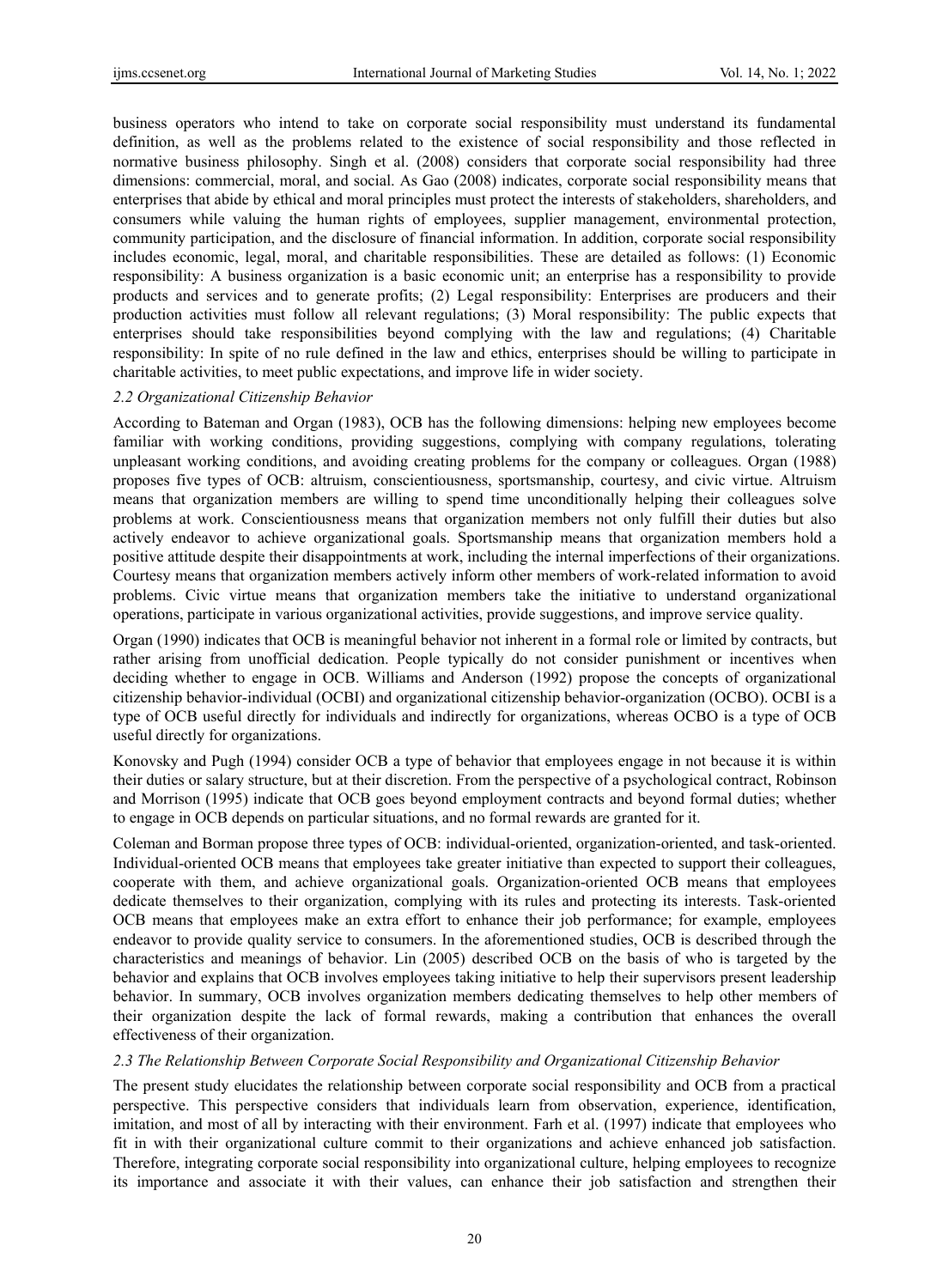commitment to their organization. According to Xie and Xu (2009) corporate social responsibility means that enterprises take responsibility for their employees, shareholders, investors, consumers, supply chain, community, and government, and recompense the society from which they obtain resources. In this manner, enterprises can enhance their corporate image and create a satisfying workplace with a caring and altruistic atmosphere. As Zhang (2010) claims, enterprises can persuade their employees that they are not only concerned about their own interests if they exhibit making social contributions, rewarding consumers, and caring for their own employees. Accordingly, if employees can recognize the organization's values in the resulting altruistic atmosphere, they can understand the meaning of corporate social responsibility and engage in positive behavior. Therefore, in the present study, we hypothesize that corporate social responsibility positively influences OCB. Louise Tourigny, Jian Han, Vishwanath V. Baba and Polly Pan (2019) propose that the ethical stance of supervisors influences subordinates' perceptions of corporate social responsibility (CSR) which in turn influences subordinates' trust in the organization resulting in their taking increased personal social responsibility and engagement in organizational citizenship behaviors (OCB) oriented toward both the organization and other individuals

Zhou, Chen and Wu (2012) and Kunda, Ataman and Kartaltepe Behram (2019) find that when employees discover new meaning in their jobs and identify with their organization, they feel that they are truly part of it and closely connect with their workplace. When employees recognize the relevance of corporate social responsibility and that their values are consistent with organizational values, they are motivated to engage in OCB. If an enterprise can contribute to society and meet societal requirements in many aspects, its employees support each other, are proud of the enterprise, and their performance improves.

# **H3: There is no significant correlation between corporate social responsibility and organizational citizenship behavior.**

## **3. Methods**

The interviewees/participants in the study were listed electronics companies in central Taiwan. Questionnaires were used in the study to collect data. A total of 211 valid questionnaires were collected, and IBM SPSS 20 was used to analyze the dThe research mainly studies whether corporate employees' implementation of corporate social responsibility has an impact on organizational citizenship behavior. Based on the above literature discussion, the research framework of this study is established.



Figure 1. Research architecture diagram

# *3.1 Labeling of Hypothesis*

Corporate social responsibility is the pursuit of all activities that conform to social values and satisfy the society. Employees are in an environment that contributes to social justice, sympathy and empathy, which will have an impact on the individual employee and thus identify and maintain the organizational environment, or care about and put forward suggestions that are beneficial to the organization, Performance of organizational citizenship behaviors such as reducing conflicts among colleagues and protecting resources within the organization. For example, scholars Zhou CongYou and Wu JiaLing (2010) proposed in their research that corporate social responsibility has a positive and significant impact on organizational citizenship behavior. Therefore, this study will discuss the following research hypotheses based on the above inference theory. The main questions of this study are as follows:

H1: There is no significant difference in CSR among different demographic variables.

H2: There is no significant difference between different demographic variables and organizational citizenship behavior.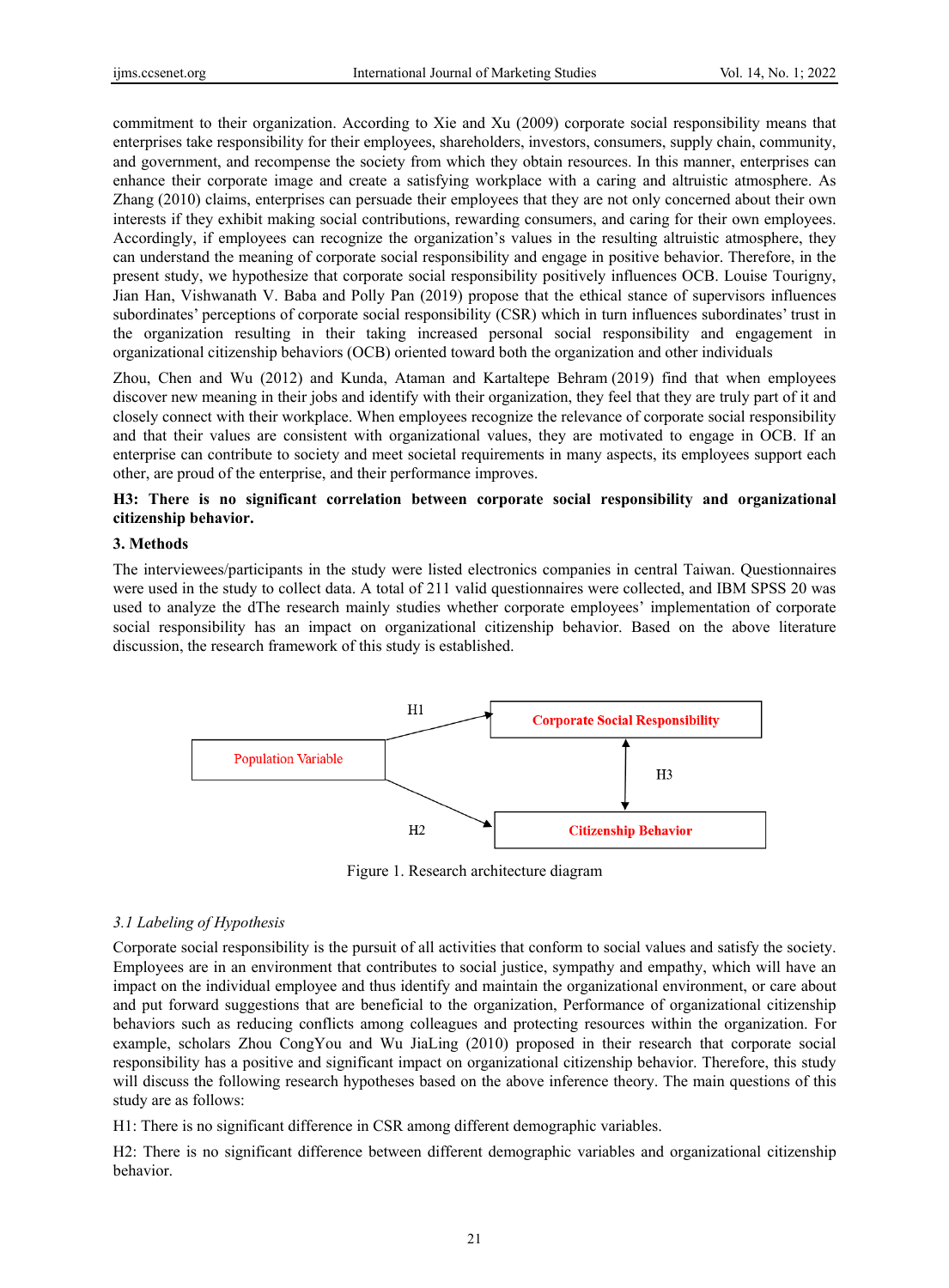H3: There is no significant correlation between corporate social responsibility and organizational citizenship behavior.

#### *3.2 Research Instruments*

Following previous studies, we first designed questions for various assessment dimensions and then invited scholars and experts to revise the questions for a pilot study. The validity of the questionnaire draft was examined once more by experts and the questionnaire draft modified before the pilot study was conducted. Following the pilot study, no questions were removed or added to the questionnaire. The values of Cronbach's  $\alpha$ were 0.944 for the questionnaire, 0.945 for the dimension of corporate social responsibility, and 0.874 for organizational citizens' identification with corporate social responsibility  $(> 0.7)$ , indicating that this questionnaire possesses excellent reliability and high consistency.

The questionnaire comprised three parts: the corporate social responsibility scale, the OCB scale, and demographic information. The corporate social responsibility scale was designed according to previous reports on global environmental, economic, and social sustainability, as well as previous questionnaires developed by Mowday et al. (1979), Bateman and Organ (1983), Smith et al. (1983). It covered the four dimensions of corporate social responsibility (economic, environmental, ethical, and legal) and consisted of 24 questions. The OCB scale was designed according to Farh et al. (1997). This scale covered two dimensions (identifying with corporate social responsibility and providing support to colleagues) and comprised 8 questions. The demographic information included gender, educational attainment, age, marital status, department, current position, and number of years employed in the current organization. In the first and second parts, a 5-point Likert scale was adopted, and the third part used a category scale. The data collected were used for empirical analysis.

#### *3.3 Participants*

To analyze the influence of corporate social responsibility on OCB, we recruited employees from listed electronics companies in central Taiwan. Since collecting questionnaires from a business organization was challenging, we adopted a convenience sampling method. We first contacted company staff by telephone to obtain their permission to distribute questionnaires to their employees; subsequently, we requested that managers distribute the questionnaires. After employees filled them out, the questionnaires were sealed and collected by a representative. To maintain the validity of the questionnaire, only full-time employees were recruited. Overall, 300 questionnaires were distributed, and 256 questionnaires returned; after 45 incomplete questionnaires were discarded, a total of 211 valid questionnaires remained for data analysis. Thus, the return rate was 85.33% and the valid sample was 70.33%.

## **4. Discussion**

#### *4.1 Descriptive Statistics for Demographic Information*

Table 1 presents descriptive statistics for participants' demographic information. Most participants were men (55.9%). By age, the largest proportion of participants were 31 to 40 years old (41.2%). Most participants were not supervisors (88.1%). Married participants accounted for 53.1% of the sample (46.9% were single), and 81.9% had a bachelor's or master's degree. The largest proportion of participants had been employed by their current organizations for 6 to 10 years (38.4%), followed by those who were employed for 0 to 5 years (37.4%); together, these groups accounted for 75.8% of the total employees.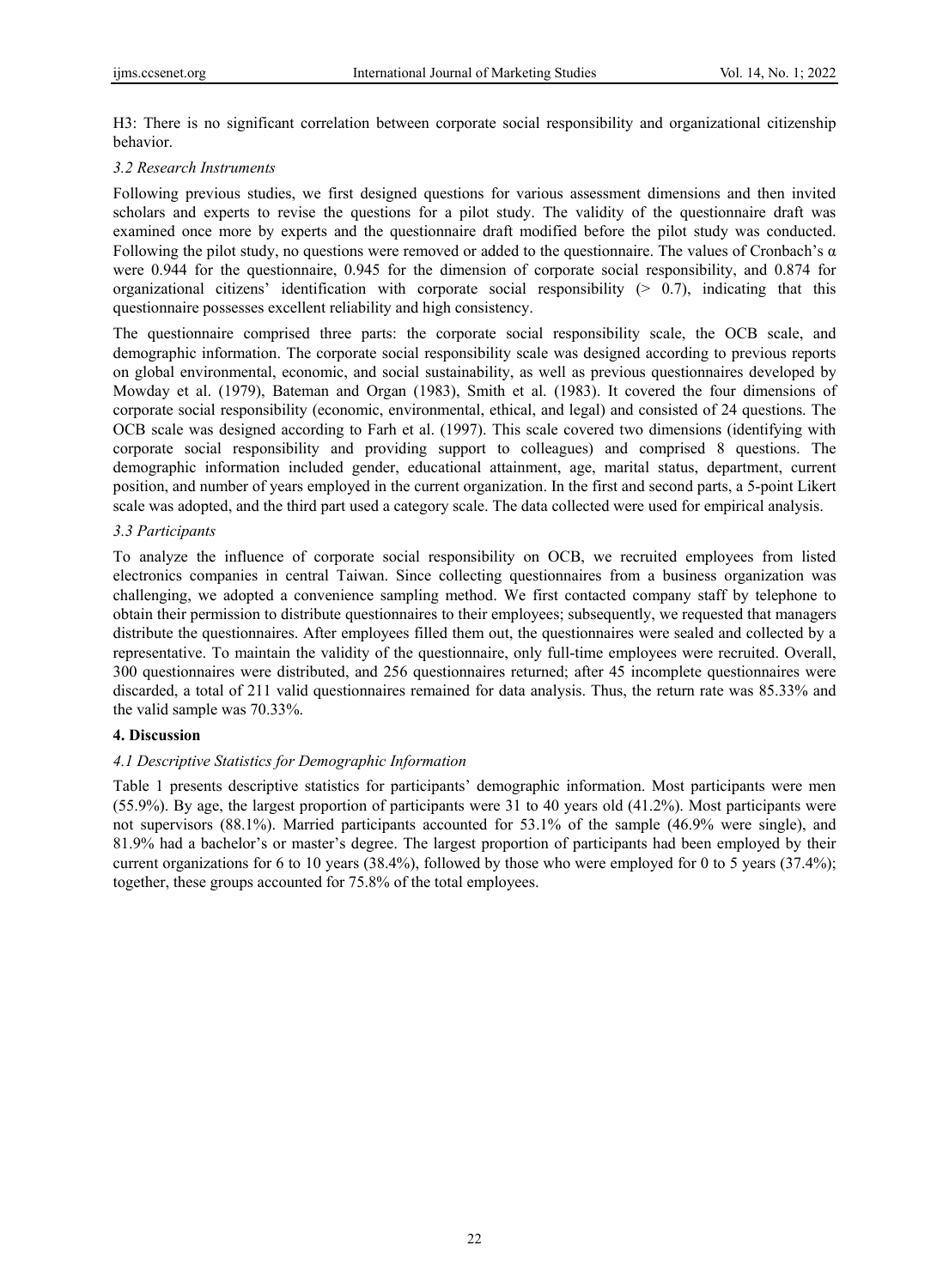| Variable               |                                           | Frequency | Percentage |
|------------------------|-------------------------------------------|-----------|------------|
| Gender                 | Men                                       | 118       | 55.9       |
|                        | Women                                     | 93        | 44.1       |
| Educational attainment | Graduate school                           | 52        | 24.6       |
|                        | University                                | 121       | 57.3       |
|                        | Junior college                            | 33        | 15.6       |
|                        | Senior or vocational high school or below | 5         | 2.4        |
| Age                    | 30 years or below                         | 63        | 29.9       |
|                        | $31-40$ years                             | 87        | 41.2       |
|                        | $41 - 50$ years                           | 50        | 23.7       |
|                        | 51 years or more                          | 11        | 5.2        |
| Marital status         | Single                                    | 99        | 46.9       |
|                        | Married                                   | 112       | 53.1       |
| Department             | Marketing                                 | 28        | 13.3       |
|                        | Management                                | 46        | 21.8       |
|                        | Research and development                  | 6         | 2.8        |
|                        | Others                                    | 131       | 62.1       |
| Position               | Non-supervisor                            | 186       | 88.2       |
|                        | Supervisor                                | 25        | 11.8       |
| Years of employment    | $0-5$ years                               | 79        | 37.4       |
|                        | $6-10$ years                              | 81        | 38.4       |
|                        | $11-15$ years                             | 28        | 13.3       |
|                        | 16 years or more                          | 23        | 10.9       |

#### Table 1. Descriptive statistics for demographic information

## *4.2 Descriptive Statistics*

Table 2 presents descriptive statistics for various variables. In the corporate social responsibility dimension, the employees identified with legal responsibility to the highest degree, followed by economic responsibility. In the OCB dimension, employees scored highest on providing support to colleagues. Regarding individual questions: In the corporate social responsibility dimension, the employees identified the least with evaluation fairness ( $M =$ 3.79,  $SD = 0.85$ ) and the most with complying with the law (M = 4.26,  $SD = 0.70$ ). In the OCB dimension, employees scored highest on actively helping new colleagues ( $M = 4.12$ ,  $SD = 0.63$ ) and lowest on companies' participation in activities related to corporate social responsibility ( $M = 3.82$ ,  $SD = 0.80$ ).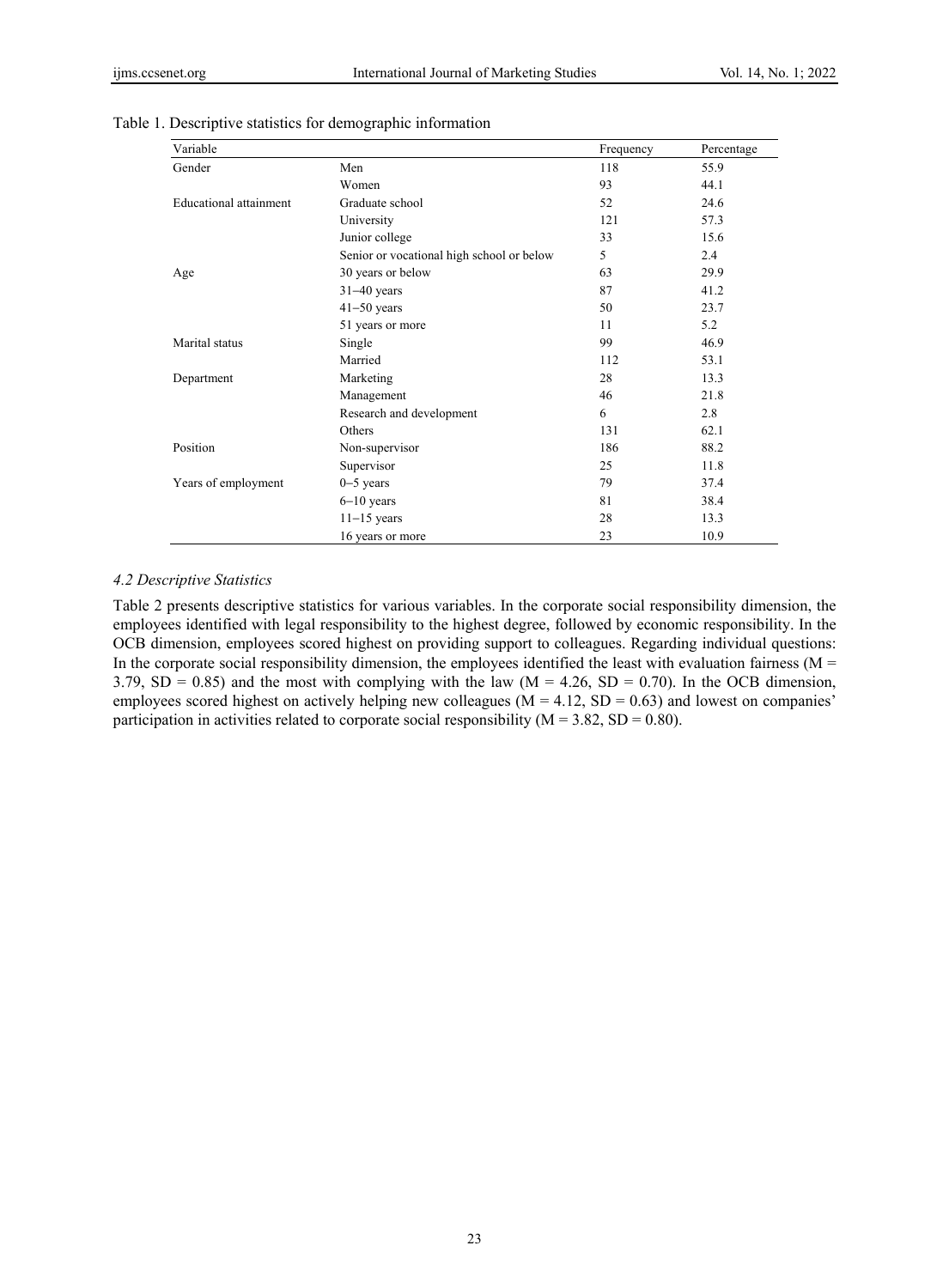| Dimension | Sub-dimension                       | Item No.       | Questions                                                                                                                                                      | Mean         | Standard     |
|-----------|-------------------------------------|----------------|----------------------------------------------------------------------------------------------------------------------------------------------------------------|--------------|--------------|
|           |                                     |                |                                                                                                                                                                |              | deviation    |
|           | Corporate social responsibility     |                |                                                                                                                                                                | 4.09         | 0.56         |
|           | 1.1 Economic responsibility         |                |                                                                                                                                                                | 4.13         | 0.61         |
|           |                                     | 1.1.1          | The company not only endeavors to maximize profits but also takes corporate 3.69<br>social responsibility.                                                     |              | 0.77         |
|           |                                     | 1.1.2          | The company continues to increase effective production and to reduce operation 4.13<br>costs.                                                                  |              | 0.67         |
|           |                                     | 1.1.3          | The company continues to provide training to employees to increase employees' 4.17<br>productivity.                                                            |              | 0.70         |
|           |                                     | 1.1.4          | The company has short-term, medium-term, and long-term business strategies and 4.21<br>plans.                                                                  |              | 0.71         |
|           |                                     | 1.1.5          | The company regularly modifies its business direction and develops sustainable 4.19<br>plans according to market demands.                                      |              | 0.71         |
|           | 1.2 Legal responsibility            |                |                                                                                                                                                                | 4.18         | 0.66         |
|           |                                     | 1.2.1          | The company normally operates and pays taxes according to the provisions of tax 4.11<br>law.                                                                   |              | 0.81         |
|           |                                     | 1.2.2          | The operation and management departments in the company comply with the law. 4.26                                                                              |              | 0.70         |
|           |                                     | 1.2.3          | The operation department in the company fully protects intellectual property.                                                                                  | 4.22         | 0.69         |
|           |                                     | 1.2.4          | The company competes fairly with its rivals.                                                                                                                   | 4.15         | 0.76         |
|           | 1.3 Environmental responsibility    |                |                                                                                                                                                                | 4.09         | 0.60         |
|           |                                     | 1.3.1          | The company fulfills its obligation to protect the environment and complies with 4.16<br>regulations related to environmental protection.                      |              | 0.78         |
|           |                                     | 1.3.2          | The company has developed plans to reduce energy and resource consumption.                                                                                     | 4.13         | 0.70         |
|           |                                     | 1.3.3          | The company endeavors to prevent pollution.                                                                                                                    | 4.16         | 0.68         |
|           |                                     | 1.3.4          | The company has excellent plans for protecting the environment.                                                                                                | 4.09         | 0.68         |
|           |                                     | 1.3.5          | The company has helped the community tidy up the environment.                                                                                                  | 3.91         | 0.80         |
|           | 1.4 Ethical responsibility          |                |                                                                                                                                                                | 3.96         | 0.62         |
|           |                                     | 1.4.1          | The company provides an excellent working environment for its employees.                                                                                       | 4.05         | 0.72         |
|           |                                     | 1.4.2          | The company complies with legal regulations related to employee recruitment and 4.16<br>welfare.                                                               |              | 0.67         |
|           |                                     | 1.4.3          | The company employs people with diverse backgrounds (age, gender, and 3.87<br>ethnicity).                                                                      |              | 0.78         |
|           |                                     | 1.4.4          | The company has policies to avoid treating employees unfairly regarding salary 3.93<br>and promotion.                                                          |              | 0.84         |
|           |                                     | 1.4.5          | The company has employee code of conduct.                                                                                                                      | 4.09         | 0.70         |
|           |                                     | 1.4.6          | The company frequently provides courses to employees to improve their 3.98<br>professional skills.                                                             |              | 0.77         |
|           |                                     | 1.4.7          | The company fairly assesses employee performance.                                                                                                              | 3.79         | 0.85         |
|           |                                     | 1.4.8          | Employees in the company must provide complete and correct information to all 3.93<br>customers or suppliers.                                                  |              | 0.78         |
|           |                                     | 1.4.9          | The company encourages its employees to receive further training.                                                                                              | 3.86         | 0.83         |
|           |                                     | 1.4.10         | The company's flexible policies help its employees balance their work and lives.                                                                               | 3.95         | 0.77         |
|           |                                     |                | Organizational citizens' identification with corporate social responsibility                                                                                   | 4.00         | 0.59         |
|           | 2.1 Identifying with organizations  |                |                                                                                                                                                                | 3.95         | 0.64         |
|           |                                     | 2.1.1          | I am willing to participate in activities related to corporate social responsibility 3.82                                                                      |              | 0.80         |
|           |                                     | 2.1.2          | organized by the company.<br>I am willing to take corporate social responsibility.                                                                             | 4.05         | 0.65         |
|           |                                     | 2.1.3          |                                                                                                                                                                | 4.00         | 0.68         |
|           |                                     | 2.1.4          | Fulfilling corporate social responsibility can enhance a corporation's image.<br>I am willing to participate in community activities organized by the company. | 3.91         | 0.76         |
|           |                                     |                |                                                                                                                                                                |              |              |
|           | 2.2 Providing support to colleagues |                |                                                                                                                                                                | 4.06         | 0.59         |
|           |                                     | 2.2.1          | I often actively help colleagues solve their problems at work.                                                                                                 | 4.00         | 0.76         |
|           |                                     | 2.2.2<br>2.2.3 | I often actively help colleagues and expect no return.<br>I often actively help new employees.                                                                 | 4.11<br>4.12 | 0.63<br>0.78 |
|           |                                     |                |                                                                                                                                                                |              |              |
|           |                                     | 2.2.4          | I often share my work experience with colleagues.                                                                                                              | 4.02         | 0.64         |

# *4.3 T-Tests for Gender, Marital Status, and Position* (Table 3)

For the corporate social responsibility and OCB dimensions, the scores of women, married employees, and supervisors were significantly higher than those of men, single employees, and nonsupervisory, respectively.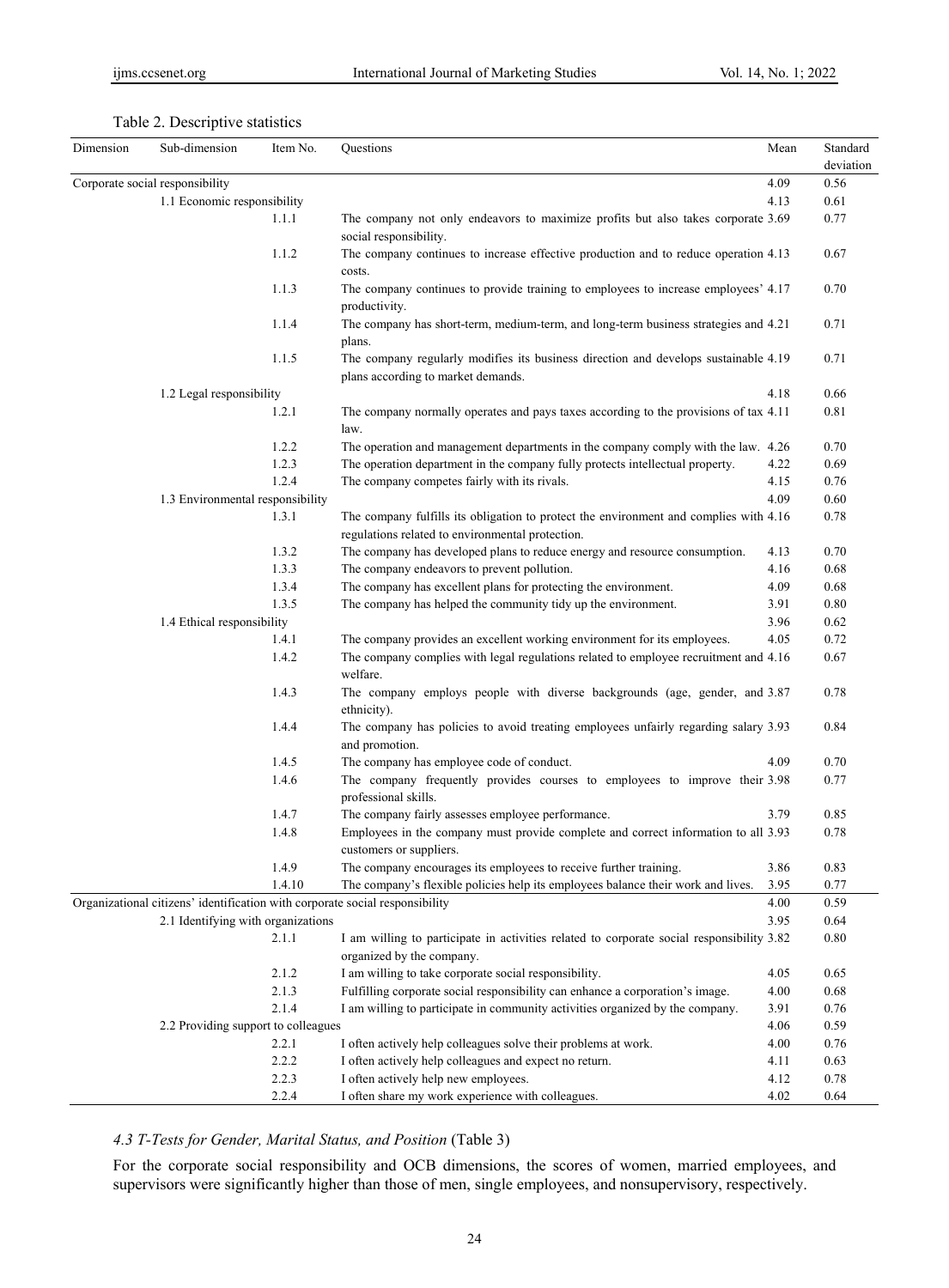# Table 3. T-test results

| Variable                        | Gender         | Frequency | Mean | Standard deviation | T value  | P value  |
|---------------------------------|----------------|-----------|------|--------------------|----------|----------|
| Corporate social responsibility | Men            | 118       | 3.97 | .555               | $-3.644$ | .000     |
|                                 | Women          | 93        | 4.25 | .535               |          |          |
| Dimension A                     | Men            | 118       | 3.96 | .633               | $-4.952$ | .000     |
|                                 | Women          | 93        | 4.36 | .508               |          |          |
| Dimension B                     | Men            | 118       | 4.04 | .643               | $-3.637$ | .000     |
|                                 | Women          | 93        | 4.37 | .638               |          |          |
| Dimension C                     | Men            | 118       | 4.00 | .594               | $-2.472$ | .014     |
|                                 | Women          | 93        | 4.20 | .599               |          |          |
| Dimension D                     | Men            | 118       | 3.88 | .570               | $-2.087$ | .038     |
|                                 | Women          | 93        | 4.06 | .667               |          |          |
| OCB                             | Men            | 118       | 3.91 | .549               | $-2.758$ | .006     |
|                                 | Women          | 93        | 4.13 | .618               |          |          |
| Dimension E                     | Men            | 118       | 3.87 | .568               | $-1.919$ | .056     |
|                                 | Women          | 93        | 4.04 | .716               |          |          |
| Dimension F                     | Men            | 118       | 3.94 | .588               | $-3.180$ | .002     |
|                                 | Women          | 93        | 4.22 | .663               |          |          |
| Variable                        | Marital status | Frequency | Mean | Standard deviation | T value  | P value  |
| Corporate social responsibility | Single         | 99        | 3.95 | .549               | $-3.447$ | .001     |
|                                 | Married        | 112       | 4.21 | .547               |          |          |
| Dimension A                     | Single         | 99        | 3.98 | .668               | $-3.615$ | .000     |
|                                 | Married        | 112       | 4.27 | .525               |          |          |
| Dimension B                     | Single         | 99        | 4.04 | .636               | $-2.995$ | .003     |
|                                 | Married        | 112       | 4.31 | .657               |          |          |
| Dimension C                     | Single         | 99        | 3.97 | .598               | $-2.672$ | .008     |
|                                 | Married        | 112       | 4.19 | .592               |          |          |
| Dimension D                     | Single         | 99        | 3.82 | .572               | $-3.094$ | .002     |
|                                 | Married        | 112       | 4.08 | .636               |          |          |
| OCB                             | Single         | 99        | 3.81 | .565               | $-4.587$ | .000     |
|                                 | Married        | 112       | 4.17 | .561               |          |          |
| Dimension E                     | Single         | 99        | 3.76 | .604               | $-4.093$ | .000     |
|                                 | Married        | 112       | 4.11 | .631               |          |          |
| Dimension F                     | Single         | 99        | 3.87 | .619               | $-4.316$ | .000     |
|                                 | Married        | 112       | 4.23 | .603               |          |          |
| Variable                        | Position       | Frequency | Mean | Standard deviation | T value  | P value  |
| Corporate social responsibility | Non-supervisor | 186       | 4.06 | .542               | $-2.641$ | .009     |
|                                 | Supervisor     | 25        | 4.37 | .646               |          |          |
| Dimension A                     | Non-supervisor | 186       | 4.08 | .607               | $-3.743$ | .000     |
|                                 | Supervisor     | 25        | 4.55 | .494               |          |          |
| Dimension B                     | Non-supervisor | 186       | 4.16 | .641               | $-1.746$ | .082     |
|                                 | Supervisor     | 25        | 4.40 | .764               |          |          |
| Dimension C                     | Non-supervisor | 186       | 4.06 | .579               | $-2.045$ | .042     |
|                                 | Supervisor     | 25        | 4.32 | .733               |          |          |
| Dimension D                     | Non-supervisor | 186       | 3.93 | .590               | $-2.048$ | .042     |
|                                 | Supervisor     | 25        | 4.20 | .779               |          |          |
| OCB                             | Non-supervisor | 186       | 3.96 | .580               | $-3.198$ | $.002\,$ |
|                                 | Supervisor     | 25        | 4.35 | .553               |          |          |
| Dimension E                     | Non-supervisor | 186       | 3.90 | .631               | $-2.562$ | $.011$   |
|                                 | Supervisor     | 25        | 4.25 | .645               |          |          |
| Dimension F                     | Non-supervisor | 186       | 4.01 | .631               | $-3.332$ | .001     |
|                                 | Supervisor     | 25        | 4.45 | .540               |          |          |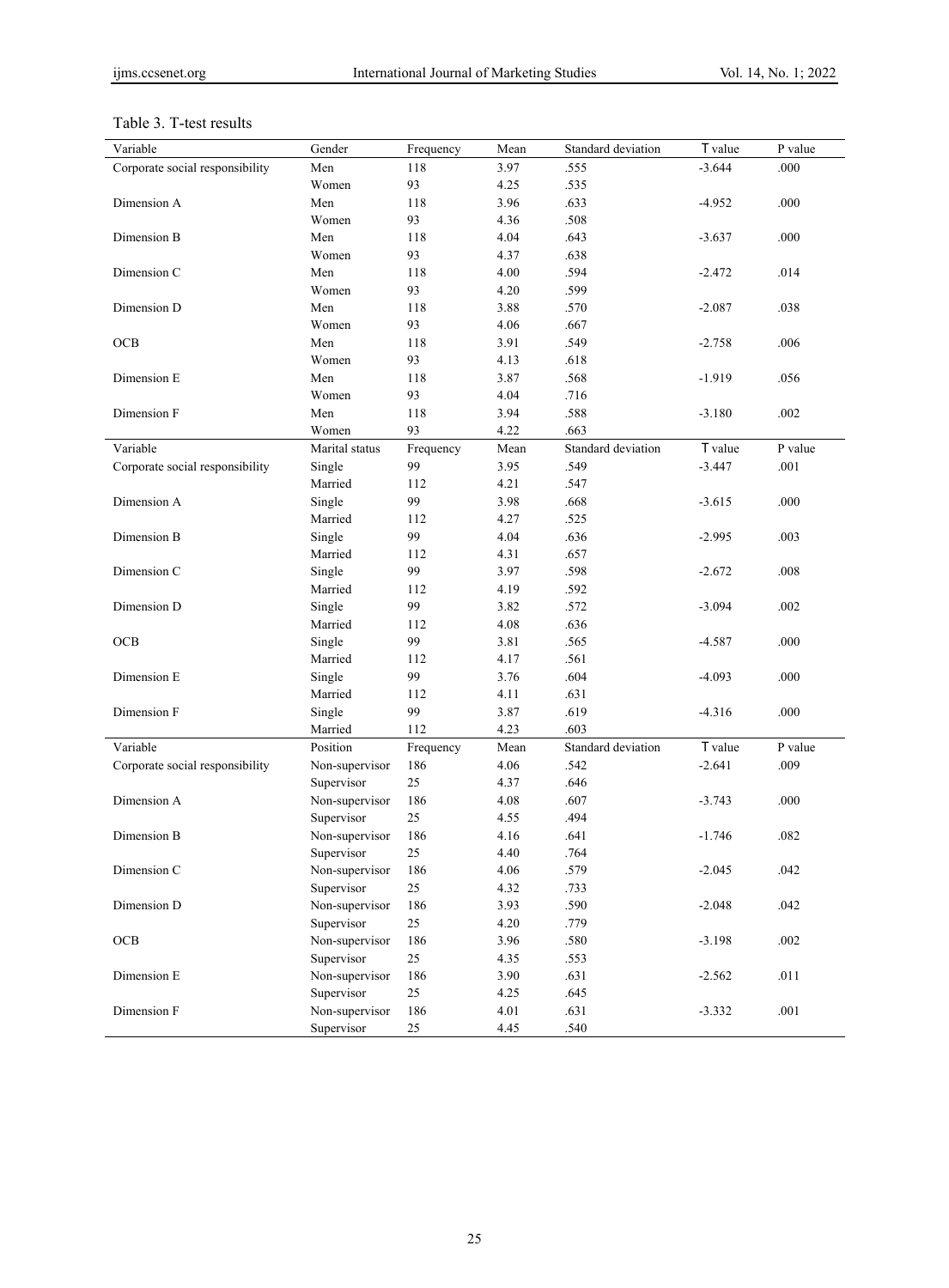*4.4 One-Way Analysis of Variance (ANOVA) for Age, Department, the Number of Years Employed, and Educational Attainment* (Table 4)

#### Table 4. ANOVA results

| Item                            | Degree of      | $\mathbf{F}$ | $\mathbf{P}$ | $\mathbf{1}$ | $\overline{c}$ | 3    | $\overline{4}$ | Post hoc tests |             |       |
|---------------------------------|----------------|--------------|--------------|--------------|----------------|------|----------------|----------------|-------------|-------|
|                                 | freedom        |              |              |              |                |      |                |                |             |       |
| <b>Educational attainment</b>   |                |              |              |              |                |      |                |                |             |       |
| Dimension A                     | 3              | 1.424        | .237         | 4.14         | 4.08           | 4.33 | 4.04           | 3>1            | 1 > 2       | 2 > 4 |
| Dimension B                     | 3              | 1.871        | .136         | 4.15         | 4.15           | 4.41 | 3.85           | $3>1=2$        | $1 = 2 > 4$ |       |
| Dimension C                     | 3              | 1.675        | .174         | 4.09         | 4.03           | 4.30 | 4.12           | 3 > 4          | 4>1         | 1 > 2 |
| Dimension D                     | 3              | 1.522        | .210         | 4.01         | 3.90           | 4.14 | 3.84           | 3>1            | 1 > 2       | 2 > 4 |
| Corporate social responsibility | 3              | 1.849        | .139         | 4.10         | 4.04           | 4.29 | 3.96           | 3>1            | 1 > 2       | 2 > 4 |
| Dimension E                     | 3              | 1.516        | .211         | 3.92         | 3.90           | 4.16 | 3.80           | 3>1            | 1 > 2       | 2 > 4 |
| Dimension F                     | 3              | 1.118        | .343         | 4.05         | 4.03           | 4.23 | 3.85           | 3>1            | 1 > 2       | 2 > 4 |
| OCB                             | 3              | 1.529        | .208         | 3.99         | 3.97           | 4.20 | 3.83           | 3 > 1          | 1 > 2       | 2 > 4 |
| Age                             |                |              |              |              |                |      |                |                |             |       |
| Dimension A                     | 3              | 21.767       | .000         | 3.71         | 4.21           | 4.50 | 4.35           | 3 > 4          | 4 > 2       | 2>1   |
| Dimension B                     | 3              | 15.514       | .000         | 3.80         | 4.23           | 4.55 | 4.43           | 3 > 4          | 4 > 2       | 2>1   |
| Dimension C                     | 3              | 15.462       | .000         | 3.74         | 4.12           | 4.43 | 4.33           | 3 > 4          | 4 > 2       | 2>1   |
| Dimension D                     | 3              | 12.303       | .000         | 3.62         | 4.02           | 4.20 | 4.33           | 4 > 3          | 3 > 2       | 2>1   |
| Corporate social responsibility | 3              | 20.491       | .000         | 3.72         | 4.14           | 4.42 | 4.36           | 3 > 4          | 4 > 2       | 2>1   |
| Dimension E                     | 3              | 12.669       | .000         | 3.61         | 3.98           | 4.21 | 4.43           | 4 > 3          | 3 > 2       | 2>1   |
| Dimension F                     | 3              | 10.813       | .000         | 3.73         | 4.11           | 4.32 | 4.41           | 3 > 4          | 4 > 2       | 2 > 1 |
| <b>OCB</b>                      | 3              | 14.104       | .000         | 3.67         | 4.04           | 4.26 | 4.42           | 4 > 3          | 3 > 2       | 2 > 1 |
| Department                      |                |              |              |              |                |      |                |                |             |       |
| Dimension A                     | 3              | 10.354       | .000         | 4.34         | 4.47           | 4.27 | 3.96           | 2 > 1          | 1 > 3       | 3 > 4 |
| Dimension B                     | 3              | 11.892       | .000         | 4.44         | 4.56           | 4.38 | 3.99           | 2 > 1          | 1 > 3       | 3 > 4 |
| Dimension C                     | 3              | 10.405       | .000         | 4.31         | 4.43           | 4.07 | 3.93           | 2 > 1          | 1 > 3       | 3 > 4 |
| Dimension D                     | 3              | 7.754        | .000         | 4.08         | 4.30           | 3.88 | 3.82           | 2>1            | 1 > 3       | 3 > 4 |
| Corporate social responsibility | 3              | 12.613       | .000         | 4.29         | 4.44           | 4.15 | 3.93           | 2 > 1          | 1 > 3       | 3 > 4 |
| Dimension E                     | 3              | 16.478       | .000         | 4.25         | 4.32           | 4.42 | 3.73           | 3 > 2          | 2 > 1       | 1 > 4 |
| Dimension F                     | 3              | 24.938       | .000         | 4.29         | 4.58           | 4.38 | 3.81           | 2 > 3          | 3>1         | 1 > 4 |
| <b>OCB</b>                      | $\overline{3}$ | 24.717       | .000         | 4.27         | 4.45           | 4.40 | 3.77           | 2 > 3          | 3>1         | 1 > 4 |
| The number of employment years  |                |              |              |              |                |      |                |                |             |       |
| Dimension A                     | 3              | 6.616        | .000         | 4.06         | 4.00           | 4.44 | 4.47           | 4 > 3          | 3>1         | 1 > 2 |
| Dimension B                     | 3              | 4.326        | .006         | 4.12         | 4.07           | 4.46 | 4.48           | 4 > 3          | 3 > 1       | 1 > 2 |
| Dimension C                     | 3              | 6.141        | .001         | 4.01         | 3.98           | 4.36 | 4.43           | 4 > 3          | 3 > 1       | 1 > 2 |
| Dimension D                     | 3              | 4.087        | .008         | 3.90         | 3.88           | 4.04 | 4.35           | 4 > 3          | 3 > 1       | 1 > 2 |
| Corporate social responsibility | 3              | 6.205        | .000         | 4.02         | 3.98           | 4.32 | 4.43           | 4 > 3          | 3>1         | 1 > 2 |
| Dimension E                     | 3              | 5.925        | .001         | 3.81         | 3.88           | 4.17 | 4.35           | 4 > 3          | 3 > 2       | 2>1   |
| Dimension F                     | 3              | 5.490        | .001         | 3.93         | 4.00           | 4.41 | 4.29           | 3 > 4          | 4 > 2       | 2>1   |
| <b>OCB</b>                      | 3              | 6.480        | .000         | 3.87         | 3.94           | 4.29 | 4.32           | 4 > 3          | 3 > 2       | 2 > 1 |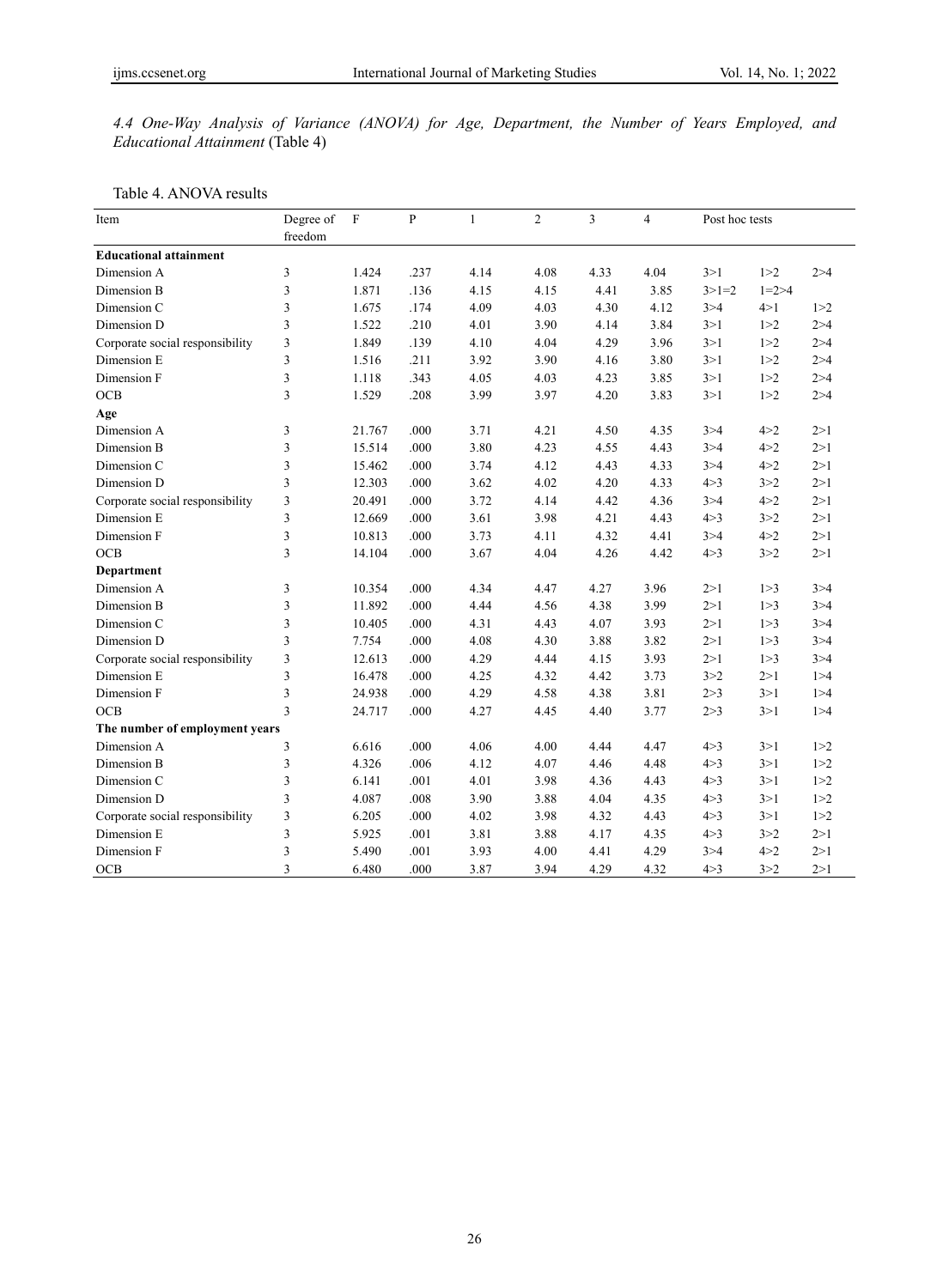|                             |                                   |   |          | Dimension Dimension Dimension | Dimension    | Corporate social Dimension |              | Dimension    | <b>OCB</b>  |
|-----------------------------|-----------------------------------|---|----------|-------------------------------|--------------|----------------------------|--------------|--------------|-------------|
|                             |                                   | A | $\bf{B}$ | $\mathbf C$                   | D            | responsibility             | $\mathbf E$  | F            | dimension   |
|                             | Dimension A Pearson correlation 1 |   | $.825**$ | $.714***$                     | $.644**$     | $.883***$                  | $.509**$     | $.574**$     | $.586^{**}$ |
|                             | $&$ significance                  |   | .000     | .000                          | .000         | .000                       | .000         | .000         | .000        |
|                             | (two-tailed)                      |   |          |                               |              |                            |              |              |             |
| Dimension B                 | Pearson correlation               |   | 1        | $.821**$                      | $.701**$     | .931**                     | $.560**$     | $.575***$    | $.614***$   |
|                             | $&$ significance                  |   |          | .000                          | .000         | .000                       | .000         | .000         | .000        |
|                             | (two-tailed)                      |   |          |                               |              |                            |              |              |             |
| Dimension C                 | Pearson correlation               |   |          | 1                             | .792**       | .922**                     | $.615***$    | $.554**$     | $.634**$    |
|                             | &                                 |   |          |                               |              |                            |              |              |             |
|                             | significance                      |   |          |                               | .000         | .000                       | .000         | .000         | .000        |
|                             | (two-tailed)                      |   |          |                               |              |                            |              |              |             |
| Dimension D                 | Pearson correlation               |   |          |                               | $\mathbf{1}$ | $.869**$                   | $.672**$     | $.605***$    | $.692**$    |
|                             | &                                 |   |          |                               |              |                            |              |              |             |
|                             | significance                      |   |          |                               |              | .000                       | .000         | .000         | .000        |
|                             | (two-tailed)                      |   |          |                               |              |                            |              |              |             |
| Corporate                   | Pearson correlation               |   |          |                               |              | $\mathbf{1}$               | $.653***$    | $.640**$     | $.700**$    |
| social                      | &                                 |   |          |                               |              |                            |              |              |             |
| responsibility significance |                                   |   |          |                               |              |                            | .000         | .000         | .000        |
|                             | (two-tailed)                      |   |          |                               |              |                            |              |              |             |
|                             | Dimension E Pearson correlation   |   |          |                               |              |                            | $\mathbf{1}$ | $.705***$    | $.924***$   |
|                             | & significance                    |   |          |                               |              |                            |              | .000         | .000        |
|                             | (two-tailed)                      |   |          |                               |              |                            |              |              |             |
| Dimension F                 | Pearson correlation               |   |          |                               |              |                            |              | $\mathbf{1}$ | .923**      |
|                             | &                                 |   |          |                               |              |                            |              |              |             |
|                             | significance                      |   |          |                               |              |                            |              |              | .000        |
|                             | (two-tailed)                      |   |          |                               |              |                            |              |              |             |
| <b>OCB</b>                  | Pearson correlation               |   |          |                               |              |                            |              |              | 1           |
|                             | &                                 |   |          |                               |              |                            |              |              |             |
|                             | significance                      |   |          |                               |              |                            |              |              |             |
|                             | (two-tailed)                      |   |          |                               |              |                            |              |              |             |

#### Table 5. Correlation analysis

*Note*. The symbol "\*\*" indicates that the significance level is 0.01 for a two-tailed test and a correlation coefficient is significant.

#### *4.5 Correlation Analysis* (Table 5)

These results show a significant difference in the corporate social responsibility dimension between men and women; in addition, men significantly differed from women in the following sub-dimensions: economic, legal, environmental, and ethical responsibilities. Compared with men, women identified with corporate social responsibility to a greater degree, with higher scores than men on the following questions: "the company has fulfilled its obligation to protect the environment," "the company provides an excellent working environment for its employees," "the company employs people with various backgrounds," "the company has employee code of conduct," "the company provides complete and correct information to customers."

The scores of married employees concerning the economic responsibility sub-dimension of corporate social responsibility were significantly higher than those of single employees. This was also the case for certain questions in the sub-dimensions of legal responsibility ("The company operates normally and pays taxes according to the provisions of tax law" and "the operation and management departments comply with the law"), environmental responsibility ("The company fulfills its obligation to protect the environment and has complied with regulations related to environmental protection"), ethical responsibility ("The company employs people with diverse backgrounds"), and in the OCB dimension ("I often actively help new employees").

The scores of employees aged 31 or above were significantly higher than those of employees aged 30 or below regarding the following: the entire economic responsibility sub-dimension, and these questions in the sub-dimensions of legal responsibility ("The company operates normally and pays taxes according to the provisions of tax law," and "The operation department in the company fully protects intellectual property"); environmental responsibility ("The company fulfills its obligation to protect the environment and has complied with regulations related to environmental protection" and "The company has helped the community tidy up the environment"); ethical responsibility ("The company provides an excellent working environment for its employees," "The company complies with legal regulations related to employee recruitment and welfare," "The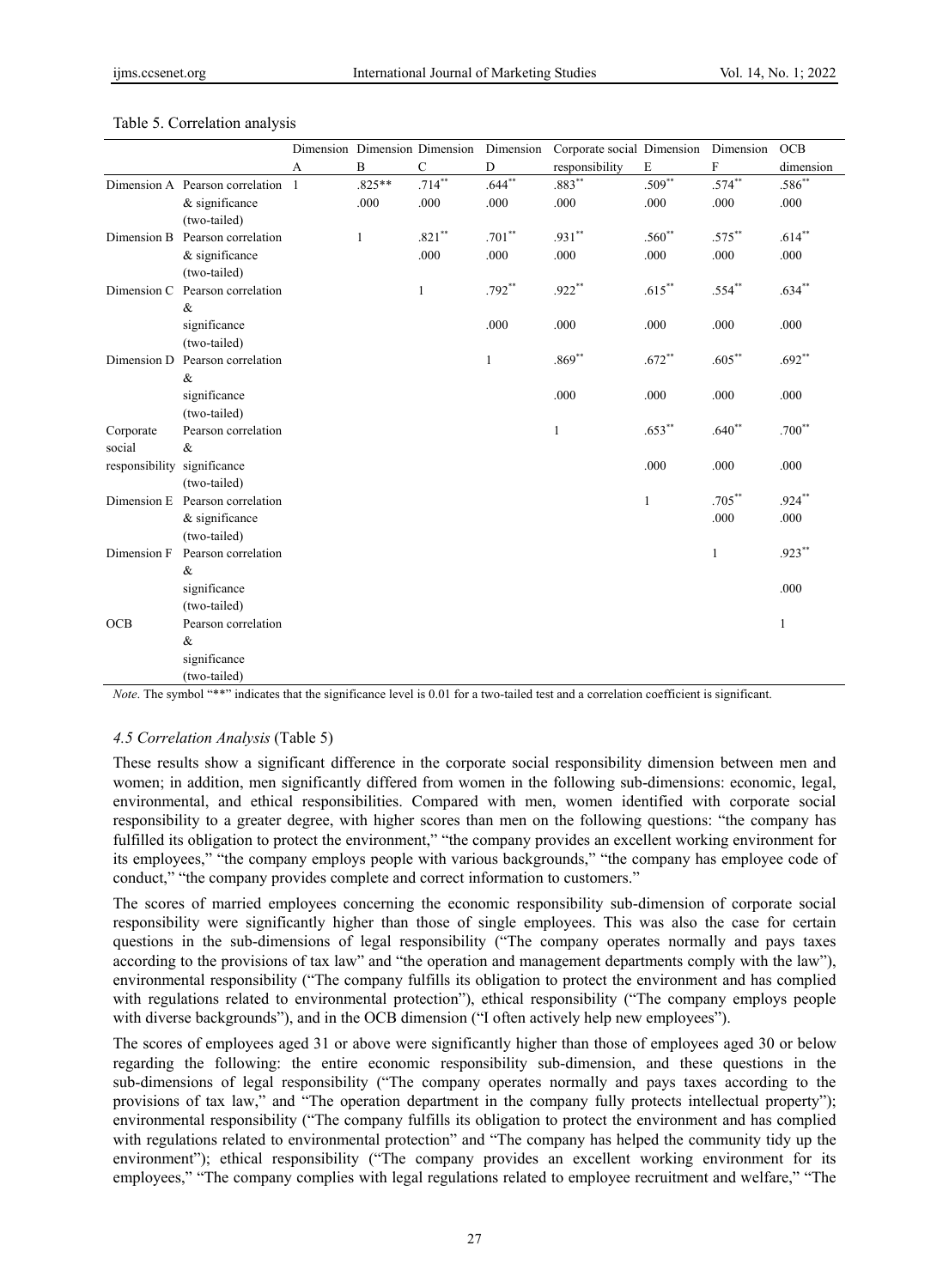company employs people with various backgrounds," "The company has employee code of conduct," "Employees in the company provide complete and correct information to all customers or suppliers," and "The company encourages its employees to receive further training"); identifying with organizations ("I am willing to participate in corporate social responsibility-related activities organized by the company," and "Fulfilling corporate social responsibility can enhance a corporation's image"); providing support to colleagues ("I often help colleagues solve their problems at work"), in addition to the corporate social responsibility and OCB dimensions. In addition, the scores of employees aged 41 to 50 years were significantly higher than those of employees aged 31 to 40 years for the following questions: "The company continues to maximize profits" and "The company continues to increase effective production and to reduce operation costs" in the economic responsibility sub-dimension; "The company operates normally and pays taxes according to the provisions of tax law," "The operation and management departments comply with the law," and "The operation department fully protects intellectual property" in the legal responsibility sub-dimension; and "The company has endeavored to prevent pollution" in the environmental responsibility sub-dimension. The scores of employees aged 41 to 50 years were also significantly higher than those of employees aged 31 to 40 years for the sub-dimensions of economic, legal, and environmental responsibility. The scores of employees aged 41 to 50 years were significantly higher than those of employees aged 30 or below for the following questions: "The company has developed plans to reduce energy and resource consumption" and "The company endeavors to prevent pollution" in the environmental responsibility sub-dimension; "The company has policies for avoiding unfairly treating employees regarding salary and promotion" in the ethical responsibility sub-dimension; and "I often actively help colleagues and expect no return" in the providing support to colleagues sub-dimension. The scores of employees aged 31 to 50 years were significantly higher than those of employees aged 30 years or below for the following questions: "The company competes fairly with its rivals" in the legal responsibility sub-dimension; "The company has excellent plans for protecting the environment" in the environmental responsibility sub-dimension; "The company's flexible policies help its employees balance their work and lives" in the ethical responsibility sub-dimension; and "I often actively help new employees" in the providing support to colleagues sub-dimension. The scores of employees aged 41 years or above were significantly higher than those of employees aged 30 years or below for "The company frequently provides courses to employees to improve their professional skills" in the ethical responsibility sub-dimension, as well as "I am willing to take corporate social responsibility" and "I am willing to participate in community activities organized by the company" in the identifying with organizations sub-dimension.

The scores of supervisors were significantly higher than those of non-supervisors for the sub-dimension of ethical responsibility as well as the following questions in that of environmental responsibility: "The company has fulfilled its obligation to protect the environment and has complied with regulations related to environmental protection," "The company has endeavored to prevent pollution," "The company has excellent plans for protecting the environment," and "The company has helped the community tidy up the environment."

Compared with employees who were employed for 0 to 10 years, the scores of employees who were employed for 16 years or more was significantly higher for the question "The company endeavors to maximize profits." The employment duration significantly influenced the economic responsibility sub-dimension. In the legal responsibility dimension, employees who were employed for 11 years or more scored significantly higher than all other employees for "The company operates normally and pays taxes according to the provisions of tax law" and "The company competes fairly with its rivals," as well as for the following questions in the environmental responsibility sub-dimension: "The company fulfills its obligation to protect the environment and has complied with regulations related to environmental protection" and "The company has excellent plans for protecting the environment." The scores of employees who were employed for 16 years or more were significantly higher than those who were employed for 10 or fewer years for the ethical responsibility dimension and the following questions: "The company provides an excellent working environment for its employees," "The company complies with legal regulations related to employee recruitment and welfare," "The company has employee code of conduct," "The company encourages its employees to receive further training," and "The company's flexible policies help its employees balance their work and lives." Employees who were employed for 16 years or more also scored significantly higher than those employed for 15 or fewer years on the identifying with organizations dimension and the following questions: "I am willing to participate in corporate social responsibility-related activities organized by the company," "I am willing to take corporate social responsibility," "Fulfilling corporate social responsibility can enhance a corporation's image," and "I am willing to participate in community activities organized by the company." Employees who were employed for 11 to 15 years scored significantly higher than all other employees on the providing support to colleague dimension. In addition, those who were employed for 11 years or more scored significantly higher than other employees on the OCB dimension.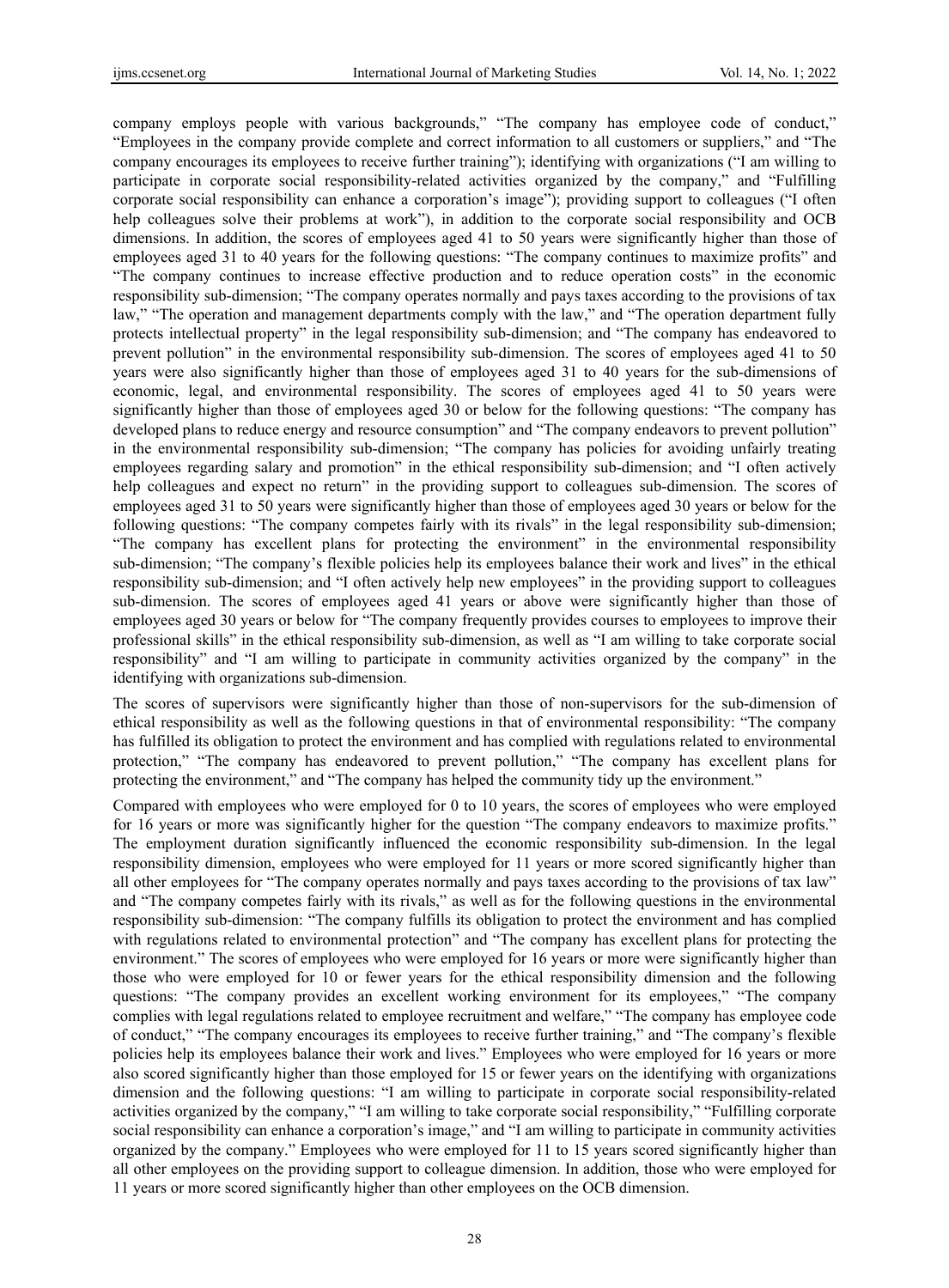The scores of employees who graduated from university were significantly higher than those of employees who graduated from junior college for the question "I am willing to participate in activities related to corporate social responsibility organized by the company" in the sub-dimension of identifying with organizations.

The scores of employees in the marketing and management departments were significantly higher than those of employees in other departments regarding the following questions: "The company endeavors to maximize profits," "The company continues to increase effective production and to reduce operation costs," and "The company regularly modifies its business direction and develops sustainable plans according to market demands" in the economic responsibility sub-dimension; "The operation department in the company fully protects intellectual property" and "The company competes fairly with its rivals" in the legal responsibility sub-dimension; "The company fulfills its obligation to protect the environment and has complied with regulations related to environmental protection" and "The company has developed plans to reduce energy and resource consumption" in the environmental responsibility sub-dimension; "The company provides an excellent working environment for its employees," "The company has employee code of conduct," "I am willing to participate in activities related to corporate social responsibility-related organized by the company," and "I am willing to take corporate social responsibility" in the ethical responsibility sub-dimension; and all of the questions in the providing support to colleagues sub-dimension. The scores of employees in the marketing and management departments were also significantly higher than those of employees in other departments regarding the sub-dimensions of economic, legal, environmental, and ethical responsibility, the corporate social responsibility dimension, as well as the identifying with organizations sub-dimension, the providing support to colleague sub-dimension, and the OCB dimension. The scores of employees in the management department were significantly higher than those of employees in other departments for the following questions: "The company has short-term, medium-term, and long-term business strategies and plans" in the economic responsibility sub-dimension; "The company operates normally and pays taxes according to the provisions of tax law" and "the operation and management departments in the company comply with the law" in the legal responsibility sub-dimension; "The company has endeavored to prevent pollution," "The company has excellent plans for protecting the environment," and "The company has helped the community tidy up the environment" in the environmental responsibility sub-dimension; "The company complies with legal regulations related to employee recruitment and welfare," "The company employs people with diverse backgrounds," "The company fairly assesses employees' performance," "Employees provide complete and correct information to all customers or suppliers," "The company's flexible policies help its employees balance their work and lives," and "Fulfilling corporate social responsibility can enhance the company's image" in the ethical responsibility sub-dimension; and "I often actively share my work experience with colleagues" in the providing support to colleagues sub-dimension. In addition, the scores of employees in the marking, management, and research and development departments were significantly higher than those of employees in other departments for the identifying with organizations sub-dimension.

# **5. Result**

The present study used listed electronics companies in central Taiwan as an example to investigate the influence of corporate social responsibility on OCB. We draw the following conclusions and discus the theoretical and practical implications of the findings.

## *5.1 Results of Hypothetical Tests*

We found that people with diverse backgrounds understood corporate social responsibility to varying degrees. The scores of married employees, women, older employees, senior employees, and supervisors were higher than those of single employees, men, younger employees, junior employees, and non-supervisors, respectively. In addition, the scores of employees in the marketing, management, and research and development departments were higher than those of employees in the production department; therefore, the results support H1. Employees with diverse backgrounds had similar understandings of OCB and corporate social responsibility, which supports H2. Employees who understood that enterprises should fulfill corporate social responsibility presented positive OCB. Therefore, the understanding of corporate social responsibility significantly positively influenced OCB, supporting H3.

## *5.2 Management Implications*

The results of the present study agree with Brammer et al. (2007), according to whom employees engage in positive OCB when they understand that enterprises should take corporate social responsibility. Collier and Esteban (2007) found that the fulfillment of corporate social responsibility positively influenced OCB: if an enterprise fulfilled corporate social responsibility, its employees would identify with the enterprise considerably.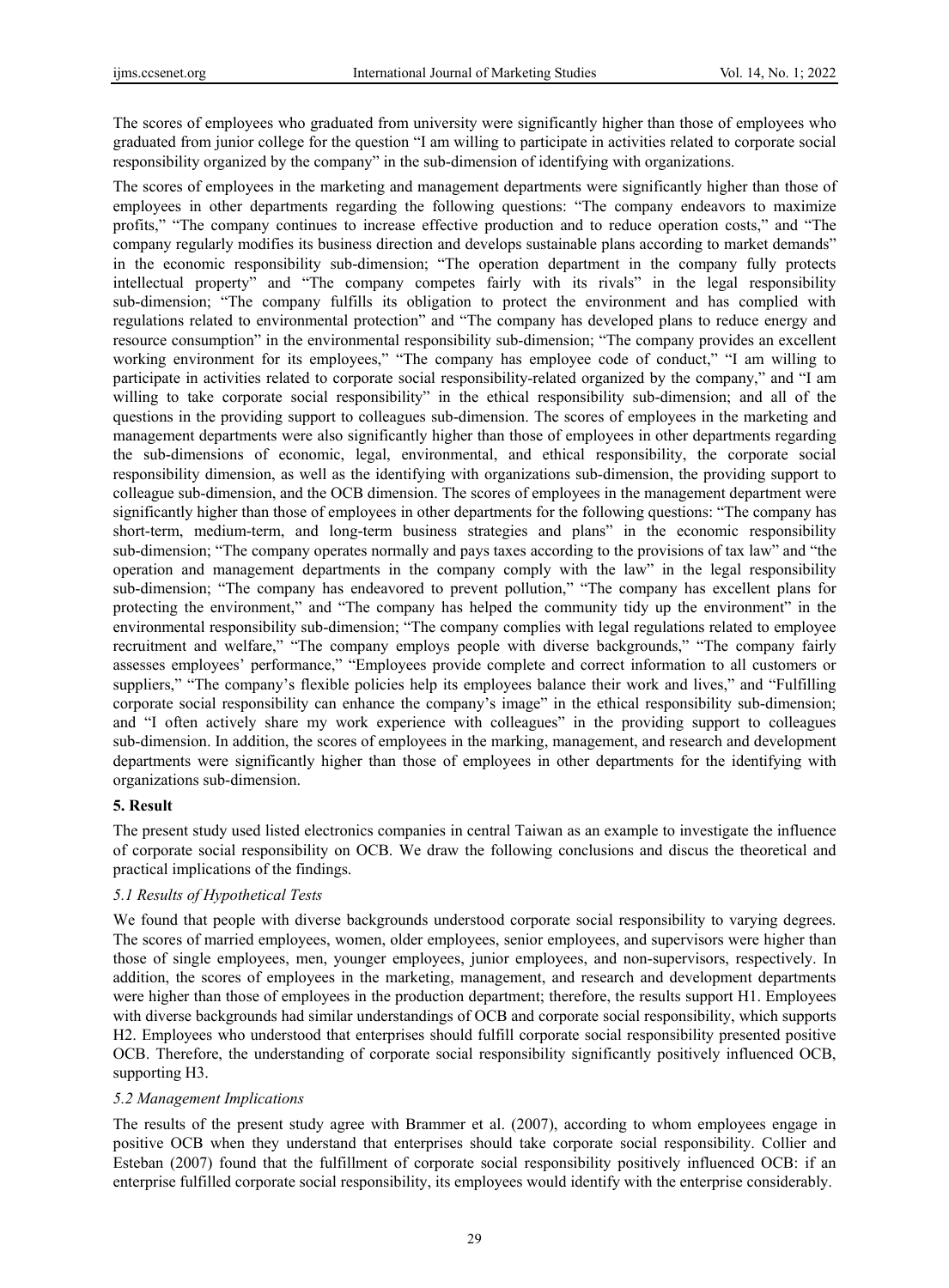An enterprise's fulfillment of corporate social responsibility significantly positively influences its employees' OCB. When an enterprise meets social values and requirements, its employees work in a just and sympathetic environment, which enhances their identification with the enterprise. An enterprise's fulfillment of corporate social responsibility can enhance its employees' sense of superiority, make them proud of the enterprise, and endeavor to protect its reputation.

Interviewees doubted that their companies fairly assessed their performance; however, they considered that their companies complied with the law and endeavored to maximize profits.

## **6. Conclusion**

Medium or large enterprises, or listed electronics companies that intend to fulfill corporate social responsibility, should invite supervisors, senior employees, or female employees to communicate with those who do not typically participate in decision making or regular meetings (e.g., employees who work on production lines, or those who are not supervisors or do not work in marketing) by holding meetings, providing training, or sending them manuals or letters. This can enhance organizational citizens' identification with their company, motivating them to help their companies fulfill corporate social responsibility and thereby improve corporate image, enhance employee commitment and awareness of organizational citizenship, and create an improved organizational climate. Although employees often express that their organizations should run activities related to corporate social responsibility, they seldom participate in these activities. Therefore, taking on such activities, companies should explain their meanings and goals to encourage organizational citizens to participate in them.

The employees of the company should take the initiative to participate in the corporate social responsibility activities organized by the company, and encourage the surrounding colleagues to participate together to assist the company in fulfilling its obligations in corporate social responsibility, and make the organizational atmosphere more harmonious, and the centripetal force of the employees will be powerful.

#### **References**

- Aguinis, H., & Glavas, A. (2013). Embedded versus peripheral corporate social responsibility: Psychological foundations. *Industrial and Organizational Psychology*, *6*(4), 314−332. https://doi.org/10.1111/iops.12059
- Bateman, T. S., & Organ, D. W. (1983). Job satisfaction and the good soldier: The relationship between affect and employee citizenship. *Academy of Management Journal*, *26*(4), 587−595. https://doi.org/10.5465/255908
- Bowen, H. A. (1953). *Social Responsibility of the Businessman*. New York: Harpers and Brothers.
- Brammer, S., Millington, A., & Rayton, B. (2007). The contribution of corporate social responsibility to organizational commitment. *International Journal of Human Resource Management*, *18*(10), 1701−1719. https://doi.org/10.1080/09585190701570866
- Bundy, J., Shropshire, C., & Buchholtz, A. (2013). Strategic cognition and issue salience: Towards an explanation of firm responsiveness to stakeholder concerns. *Academy of Management Review*, *38*(3), 352−376. https://doi.org/10.5465/amr.2011.0179
- Carroll, A. B. (1979). A three-dimensional conceptual model of corporate performance. *Academy of Management Review*, *4*(4), 497−505. https://doi.org/10.2307/257850
- Carroll, A. B. (1996). *Business and Society: Ethics and stake-holder management* (3rd ed.). Ohio: South-Western College Publishing Co.
- Carroll, A. B., & Shabana, K. M. (2010). The business case for corporate social responsibility: A review of concepts, research and practice. *International Journal of Management Reviews*, *12*(1), 85−105. https://doi.org/10.1111/j.1468-2370.2009.00275.x
- Collier, J., & Esteban, R. (2007). Corporate social responsibility and employee commitment. *Journal of Business Ethics*, *16*(1), 19−33. https://doi.org/10.1111/j.1467-8608.2006.00466.x
- De Roeck, K., Marique, G., Stinglhamber, F., & Swaen, V. (2014). Understanding employees' responses to corporate social responsibility: Mediating roles of overall justice and organizational identification. *International Journal of Human Resource Management*, *25*(1), 91−112. https://doi.org/10.1080/09585192.2013.781528
- Farh, J. L., Earley, P. C., & Lin, S. C. (1997). Impetus for action: A cultural analysis of justice and organizational citizenship behavior in Chinese society. *Administrative Science Quarterly*, *42*(1), 421−444. https://doi.org/10.2307/2393733
- Farooq, O., Payaud, M., Merunka, D., & Valette-Florence, P. (2014). The impact of corporate social responsibility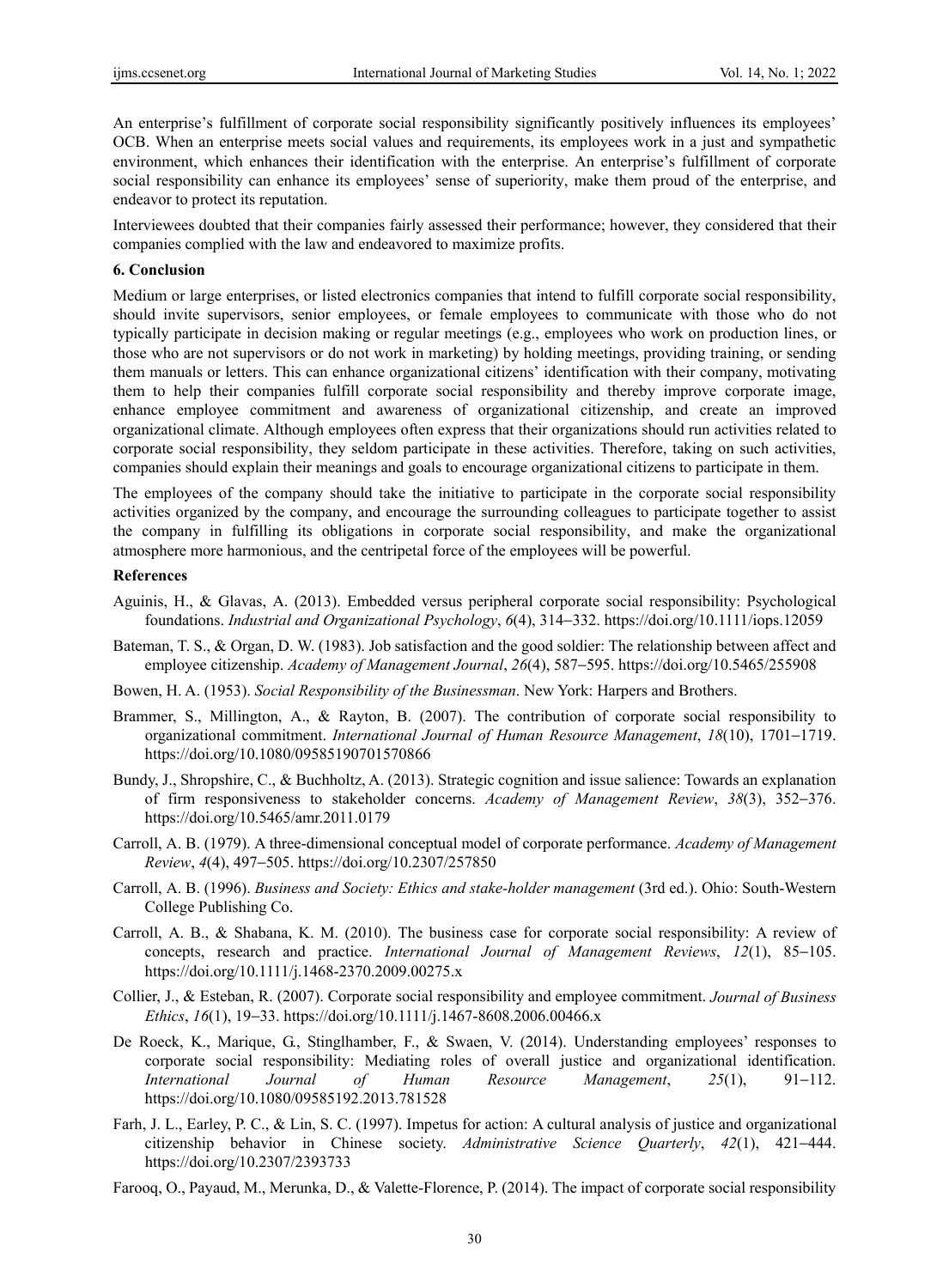on organizational commitment: Exploring multiple mediation mechanisms. *Journal of Business Ethics*, *125*(4), 563−580. https://doi.org/10.1007/s10551-013-1928-3

- Griffin, J. J. (2000). Corporate social performance: Research directions for the 21st century. *Business & Society*, *39*, 479−491.
- He, J., Zhang, H., & Morrison, A. M. (2019). The impacts of corporate social responsibility on organization citizenship behavior and task performance in hospitality: A sequential mediation model. *International Journal of Contemporary Hospitality Management*, *31*(6), 2582−2598. https://doi.org/10.1108/IJCHM-05-2018-0378
- Hwang, I. S., & Chi, D. J. (2005). A study on enterprise ethics, social responsibility and corporate philanthropy—taking the hi-tech electronic industry in Taiwan as an example. *Fudan Journal of the Humanities and Social Sciences*, *1*(2), 65−82.
- Janney, J. J., & Gove, S. (2011). Reputation and corporate social responsibility aberrations, trends, and hypocrisy: Reactions to firm choices in the stock option backdating scandal. *Journal of Management Studies*, *48*, 1562−1585. https://doi.org/10.1111/j.1467-6486.2010.00984.x
- Jin, K. G., & Drozdenko, R. (2010). Relationships among perceived organizational core values, corporate social responsibility, ethics, and organizational performance outcomes: An empirical study of information technology professionals. *Journal of Business Ethics*, *92*, 341−359. https://doi.org/10.1007/s10551-009-0158-1
- Jones, D. A., Willness, C., & Madey, S. (2014). Why are job seekers attracted by corporate social performance? Experimental and field tests of three signal-based mechanisms. *Academy of Management Journal*, *57*, 383−404. https://doi.org/10.5465/amj.2011.0848
- Kao, C., & Lin, Y. Z. (2008). *Corporate Social Responsibility Handbook*. Taipei, Taiwan: Commonwealth Publishing Group.
- Katz, D. (1964). The motivational basis of organizational behavior. *Behavioral Sciences*, *9*(1), 131−146. https://doi.org/10.1002/bs.3830090206
- Kim, S., & Lee, Y. J. (2012). The complex attribution process of CSR motives. *Public Relations Review*, *38*(1), 168−170. https://doi.org/10.1016/j.pubrev.2011.09.024
- Konovsky, M. A., & Pugh, S. D. (1994). Citizenship behavior and social exchange. *Academy of Management Journal*, *37*, 656−669. https://doi.org/10.5465/256704
- Kotler, P., & Lee, N. (2005). *Corporate Social Responsibility: Doing the Most Good for Your Company and Your Cause*. Hoboken, NJ: John Wiley & Sons.
- Kunda, M. M., Ataman, G., & Kartaltepe, B. N. (2019). Corporate social responsibility and organizational citizenship behavior: The mediating role of job satisfaction. *Journal of Global Responsibility*, *10*(1), 47−68. https://doi.org/10.1108/JGR-06-2018-0018
- Lin, C. C. (2005). A cross-level examination of organizational citizenship behavior: an analysis using Hierarchical Linear Modeling (HLM). *Journal of Management*, *22*(4), 503−524.
- Lin, C. C. (2007). A cross-level examination on relationships between impression management motive and organizational citizenship behavior toward supervisors: Moderating roles of social interaction and organizational political climate. *Journal of Management*, *24*(1), 93−111.
- Lin, S. C. (1992). The effects of distributive and procedural justice on organizational commitment and organizational citizenship behavior. *Academy of Management Review*, *13*(2), 87−107.
- Lins, K. V., Servaes, H., & Tamayo, A. (2017). Social Capital, Trust, and Firm Performance: The Value of Corporate Social Responsibility during the Financial Crisis. *The Journal of Finance*, *72*(4), 1785−1824. https://doi.org/10.1111/jofi.12505
- Louise, T., Jian, H., Vishwanath, V. B., & Polly, P. (2019). Ethical Leadership and Corporate Social Responsibility in China: A Multilevel Study of Their Effects on Trust and Organizational Citizenship Behavior. *Journal of Business Ethics*, *158*, 427−440. https://doi.org/10.1007/s10551-017-3745-6
- Malik, S. Y., Hayat Mughal, Y., Azam, T., Cao, Y., Wan, Z. (2021). Corporate Social Responsibility, Green Human Resources Management, and Sustainable Performance: Is Organizational Citizenship Behavior towards Environment the Missing Link? *Sustainability*, *13*(3), 1044. https://doi.org/10.3390/su13031044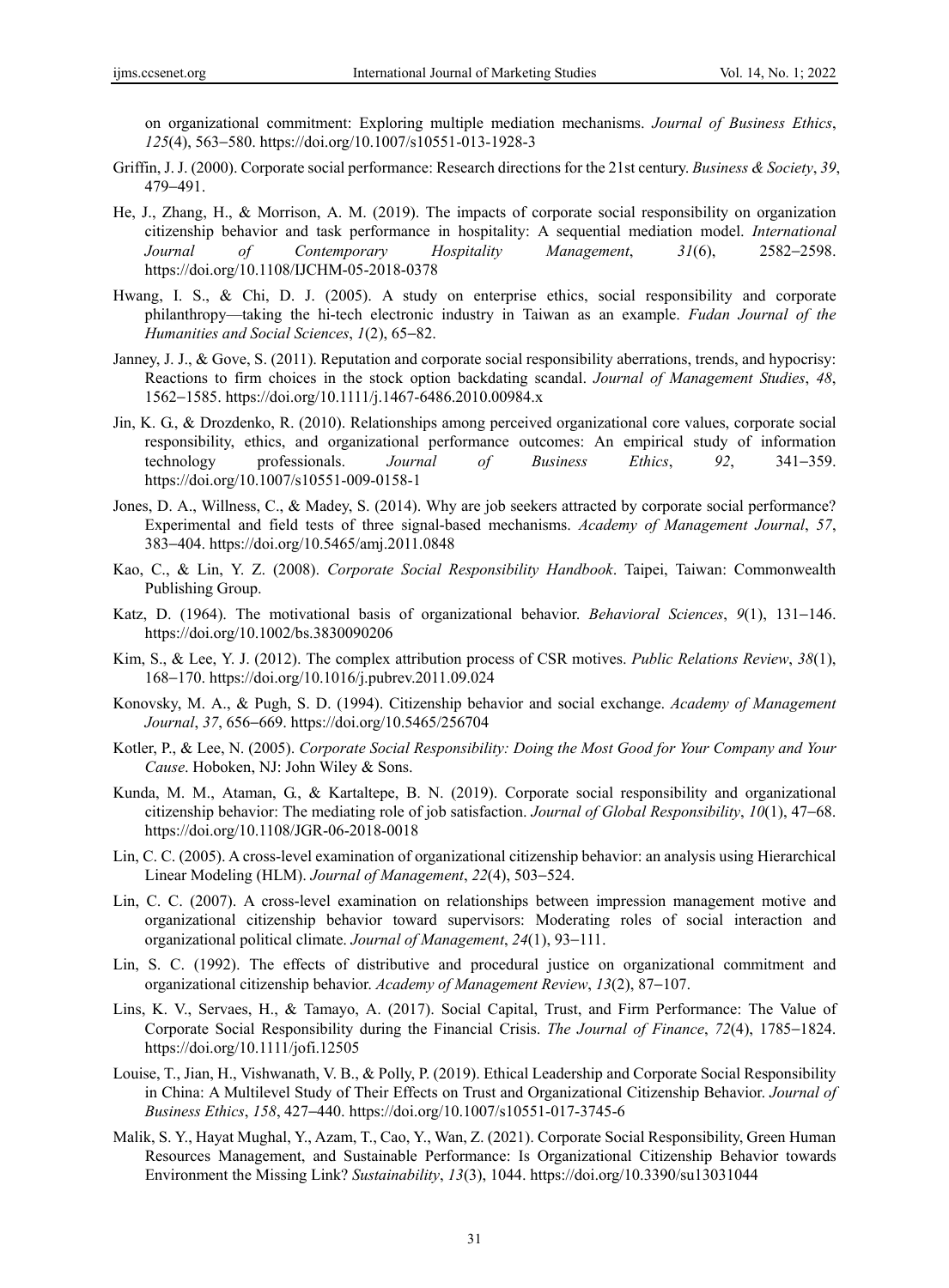- Mignonac, K., & Richebé, N. (2013). "No strings attached?": How attribution of disinterested support affects employee retention. *Human Resource Management Journal*, *23*(1), 72−90. https://doi.org/10.1111/j.1748-8583.2012.00195.x
- Mowday, R. T., Porter, L. W., & Steers, R. M. (1979). The measurement of organizational commitment. *Journal of Vocational Behavior*, *14*, 224−247. https://doi.org/10.1016/0001-8791(79)90072-1
- Organ, D. W. (1988). *Organizational citizenship behavior: The good solider syndrome*. Lexington, MA: Lexington Books.
- Organ, D. W. (1990). The motivational basis of organizational citizenship behavior. *Research in Organizational Behavior*, *12*, 43−72. Retrieved from https://www.academia.edu/998116/The\_motivational\_basis\_of\_organizational\_citizenship\_behavior
- Organ, D. W., Podsakoff, P. M., & MacKenzie, S. B. (2006). *Organizational citizenship behavior: Its nature, antecedents, and consequences*. Thousand Oaks, CA: Sage.
- Perez, A., & del Bosque, I. R. (2013). Measuring CSR image: Three studies to develop and validate a reliable measurement tool. *Journal of Business Ethics*, *118*, 265−286. https://doi.org/10.1007/s10551-012-1588-8
- Podsakoff, P., MacKenzie, S., Lee, J., & Podsakoff, N. (2012). Sources of method bias in social science research and recommendations on how to control it. *Annual Review of Psychology*, *65*, 539−569. https://doi.org/10.1146/annurev-psych-120710-100452
- Porter, M. E., & Kramer, M. R. (2006). Strategy and society: The link between competitive advantage and corporate social responsibility. *Harvard Business Review*, *84*(12), 78−92. https://doi.org/10.1108/sd.2007.05623ead.006
- Robinson, S. L., & Morrison, E. W. (1995). Psychological contracts and OCB: The effect of unfulfilled obligations on civic virtue behavior. *Journal of Organizational Behavior*, *16*, 289−298. https://doi.org/10.1002/job.4030160309
- Rupp, D. E., Shao, R., Thornton, M. A., & Skarlicki, D. P. (2013). Applicants' and Employees' reactions to corporate social responsibility: The moderating effects of first-party justice perceptions and moral identity. *Personnel Psychology*, *66*(4), 895−933. https://doi.org/10.1111/peps.12030
- Saeidi, S. P., Sofian, S., Saeidi P., Saeidi, S. P., & Saaeidi, S. A. (2015). How does corporate social respondibility contribute to firm financial performance? The mediating role of competitive advantage, reputation, and customer satisfaction. *Journal of Business Research*, *68*(2), 341−350. https://doi.org/10.1016/j.jbusres.2014.06.024
- Smith, C. A., Organ, D. W., & Near, J. P. (1983). Organizational citizenship behavior: Its nature and antecedent. *Journal of Applied Psychology*, *68*(4), 653−663. https://doi.org/10.1037/0021-9010.68.4.653
- Soliman, S., & Saad, S. (2021). Impact of Corporate Social Responsibility on Employee Organizational Citizenship Behavior in Egyptian Hotels. *Journal of Association of Arab Universities for Tourism and Hospitality*, *20*(1), 220−235. https://doi.org/10.21608/jaauth.2021.58824.1122
- Stites, J. P., & Michael, J. H. (2011). Organizational commitment in manufacturing employees: Relationships with orporate social performance. *Business & Society*, *50*, 50−70. https://doi.org/10.1177/0007650310394311
- Turker, D. (2009). How corporate social responsibility influences organizational commitment. *Journal of Business Ethics*, *89*(2), 189−204. https://doi.org/10.1007/s10551-008-9993-8
- Vlachos, P. A., Panagopoulos, N. G., & Rapp, A. (2014). Employee judgments of and behaviors towards corporate social responsibility: A multi-study investigation of direct, cascading, and moderating effects. *Journal of Organizational Behavior*, *35*, 990−1017. https://doi.org/10.1002/job.1946
- Vogel, D. J. (2005). Is there a market for virtue? The business case for corporate social responsibility. *California Management Review*, *47*(4), 19−45. https://doi.org/10.2307/41166315
- Wei, W. C., & Zhuang, Y. H. (2009). An empirical study of relationship among corporate social responsibility, corporate image, consumer's attitude and behavioral intentions. *International Journal of Lisrel*, *1*(2), 1−21.
- Weng, W. H. (1987). *An empirical study on the legitimacy of enterprises from a perspective of social responsibility*. Unpublished doctoral thesis. National Chengchi University, Taiwan: EMBA Program.
- Williams, L. J., & Anderson, S. E. (1992). *An alternative approach to method effects using latent variable models: Applications in organizational behavior research*. Paper presented at the Meeting of the Academy of